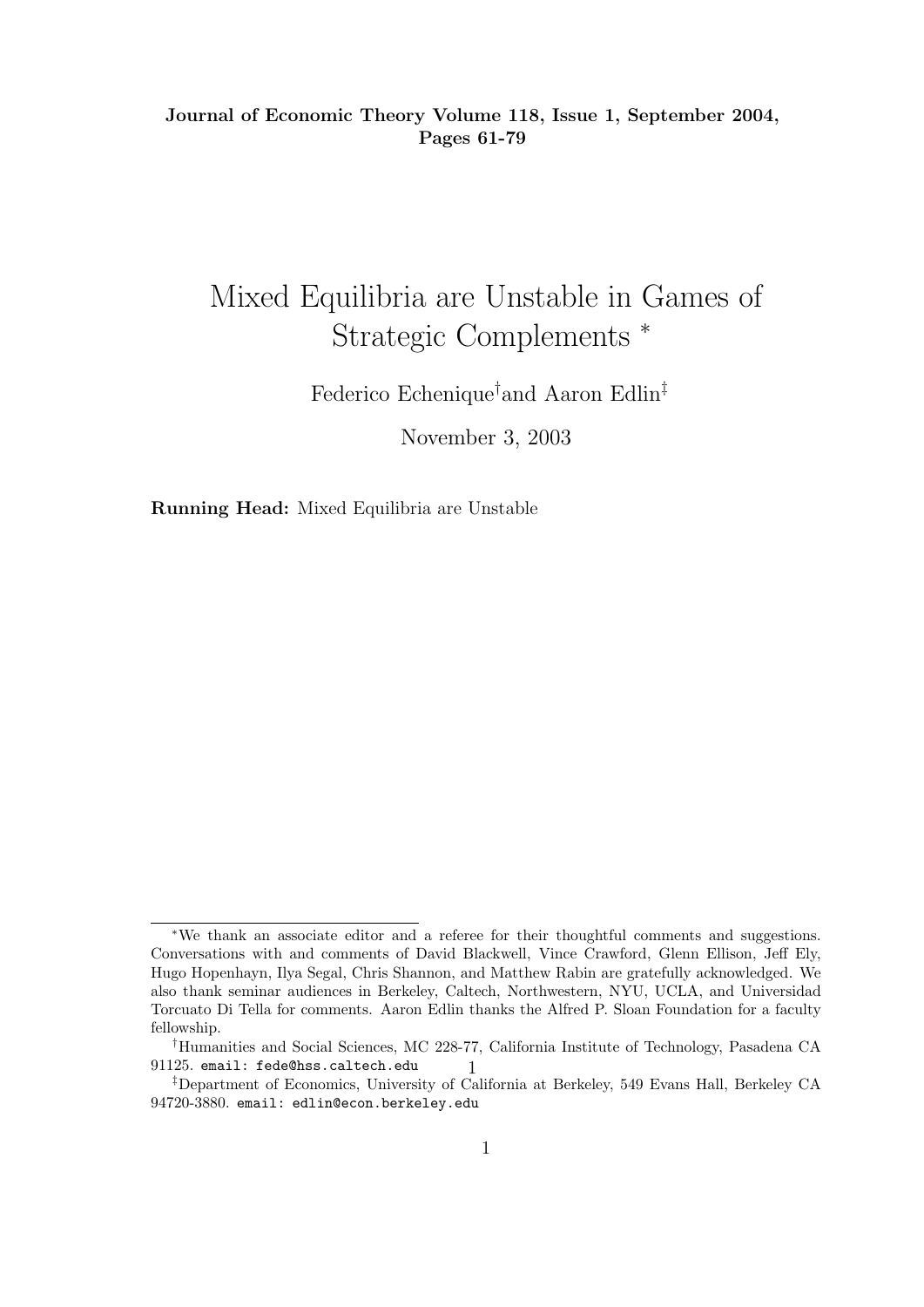#### Abstract

In games with strict strategic complementarities, properly mixed Nash equilibria equilibria that are not in pure strategies—are unstable for a broad class of learning dynamics. Journal of Economic Literature Classification Numbers: C72, C73.

Keywords: Mixed equilibrium, learning in games, supermodular games, strategic complementarities.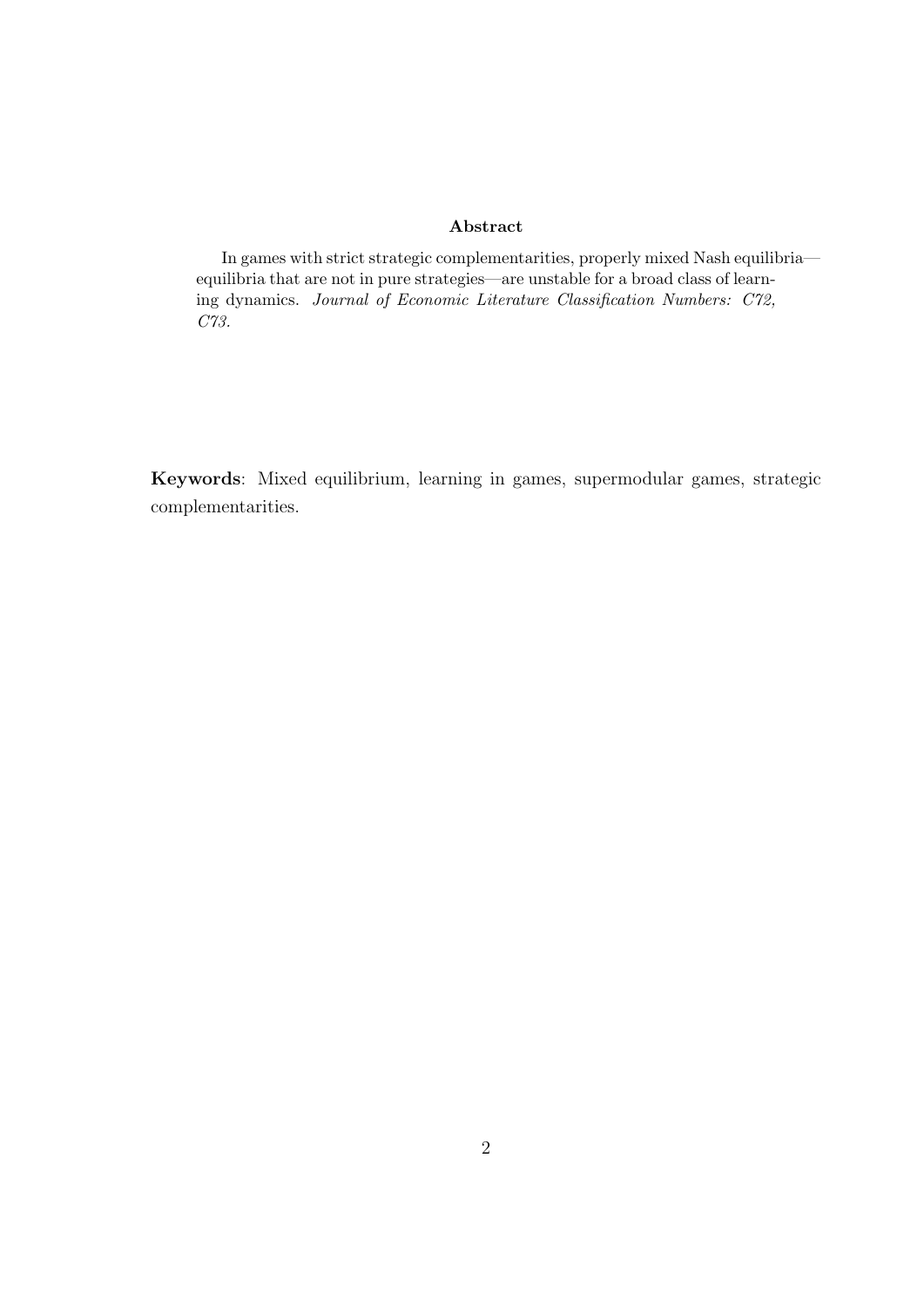# 1 Introduction

Consider a market with n firms in price competition, selling imperfect substitutes—a very common market structure. Economists normally analyze this market by characterizing its Nash equilibria. Tirole [20], for example, proceeds by assuming that firms' payoff functions are smooth, and by using the first-order conditions of firms' maximization programs, to characterize the Nash equilibria of the model.

What about properly mixed-strategy Nash equilibria (mixed-strategy equilibria that are not in pure strategies, PMNE hereafter)? Tirole—and everyone else—ignores PMNE in models like the one described. Tirole ignores PMNE because he does not have methods for analyzing them, not because he knows that these equilibria are bad predictions. Vives's [24] recent textbook analyzes the price-competition model using the newer "lattice programming" methods—but Vives also ignores PMNE.

In this paper, we show that PMNE are bad predictions in games of strict strategic complements: We show that PMNE are unstable under a broad class of learning dynamics. The pricing game described is—under quite natural assumptions—a game of strict strategic complements [24]. Games of strategic complements were introduced by Topkis [21] and Vives [23].

There are many economic models that can be formalized as games of strict strategic complements (see Topkis [22] and Vives [24] for examples). Thus, we believe that our result is useful for economists.

Crawford [3, 4, 5] was the first to study the stability of PMNE. He was followed by Fudenberg and Kreps [9], Benaim and Hirsch [2], Kaniovski and Young [15], Ellison and Fudenberg [7], and Hofbauer and Hopkins [13]. Except for Crawford's and Hofbauer and Hopkins's papers, the literature has focused mostly on 2X2 and 3X3 games. Hofbauer and Hopkins's is the paper closest to ours; they prove that PMNE are unstable in two-player finite games of identical interests. Crawford proves that PMNE are always unstable under gradient dynamics in finite games. We shall show in section 5 that our result is different from Crawfords' in important ways.

The more general games to which our instability results apply are of considerable economic interest. For example, unlike with the prior literature, games of Bertrand pricing competition among imperfect substitutes with arbitrary numbers of players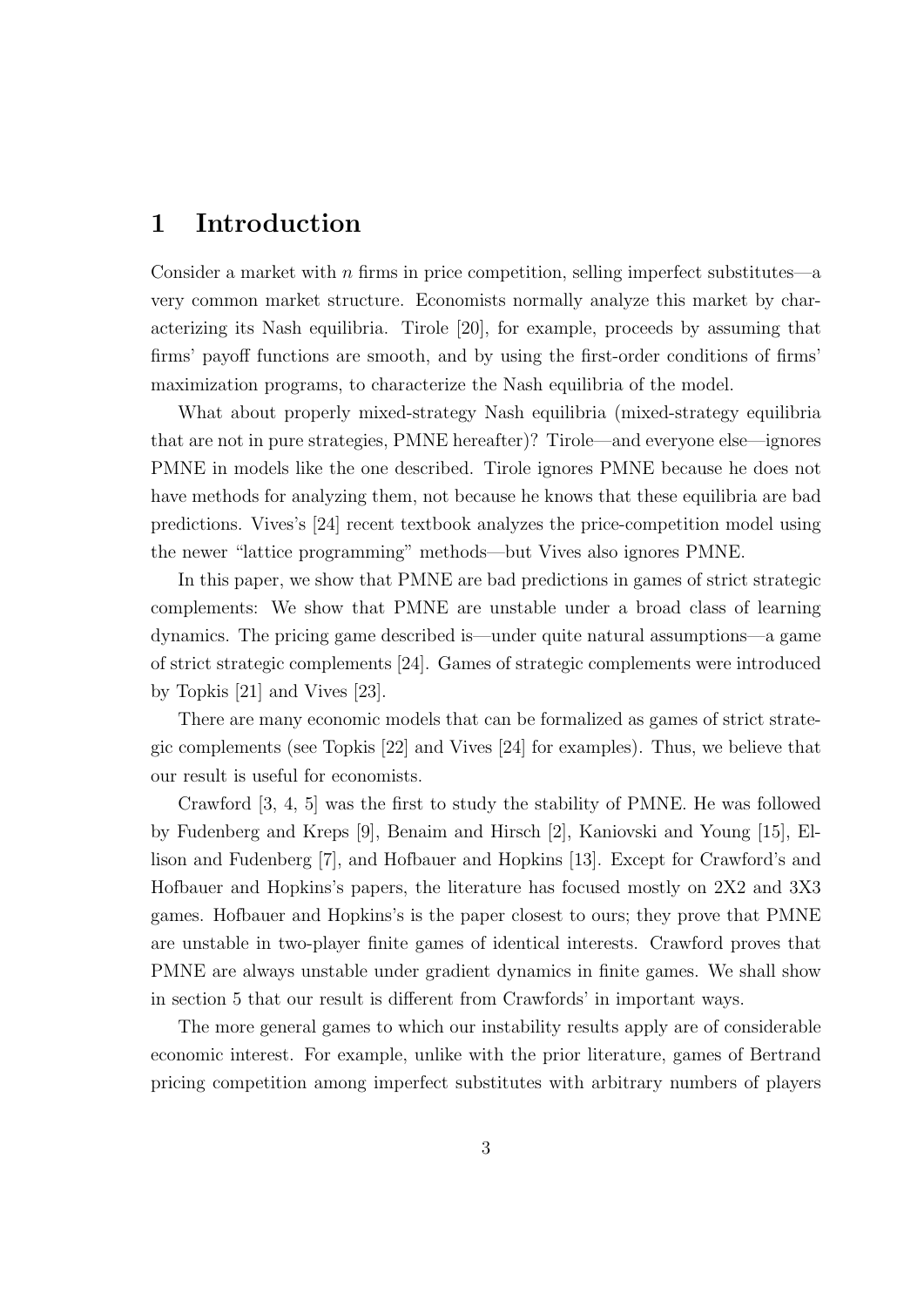### INSERT FIGURE 1

Figure 1: Battle of the Sexes

and infinite dimensional strategy spaces fall into our framework. So too do games of Cournot duopoly, Bulow Geanakoplos and Klemperer's (1985) model of multimarket oligopoly, and macroeconomic games of coordination failures (Cooper 1999). The textbooks by Topkis (1998) and Vives (1999) provide still other examples.

The literature on learning PMNE has studied particular learning dynamics. Our result, on the other hand, only imposes two assumptions on learning dynamics, and lets the dynamics be otherwise arbitrary. We require players to be myopic—they best-respond to current beliefs—and that their beliefs are monotone—they believe that higher play (e.g. higher prices) are more likely after observing higher play.

We shall give a flavor of our results using the "Battle of the Sexes" game in Figure 1. Players 1 and 2 each simultaneously choose an element from  $\{O, B\}$ . Payoffs are specified in the bimatrix to the left. Let  $p_i$  be the probability with which player i selects  $O$ . The best responses are shown in Figure 1 on the right. When 2 plays O with probability smaller than 2/3, 1 sets  $p_1 = 0$ ; when  $p_2$  equals 2/3 player 1 is indifferent between O and B, so any choice of  $p_1$  is a best response; when 2 sets  $p_2$  larger than 2/3, 1 will optimally respond by choosing  $p_1 = 1$ . There are three Nash equilibria of this game, indicated by the three points where the best-response functions intersect: They are  $(0, 0)$ ,  $(1/3, 2/3)$  and  $(1, 1)$ .

Battle of the Sexes is a game of strict strategic complements. To check for complementarities we need an order on players' strategies: say that  $O$  is "larger" than  $B$ . Then the players' best responses are monotone increasing. For example, if 1 increases her strategy from B to O then 2 increases her best response from B to O. That best-responses are increasing is only necessary for the game to have strict strategic complementarities, but for now it will suffice.

Suppose that our prediction of play for Battle of the Sexes is the PMNE  $(p_1, p_2)$  =  $(1/3, 2/3)$ ; but suppose that the players' beliefs about their opponent's play are slightly wrong. In particular, suppose 1 believes 2 will select the larger action (O) with probability  $2/3 + \epsilon$  and that 2 believes 1 will select the larger action with proba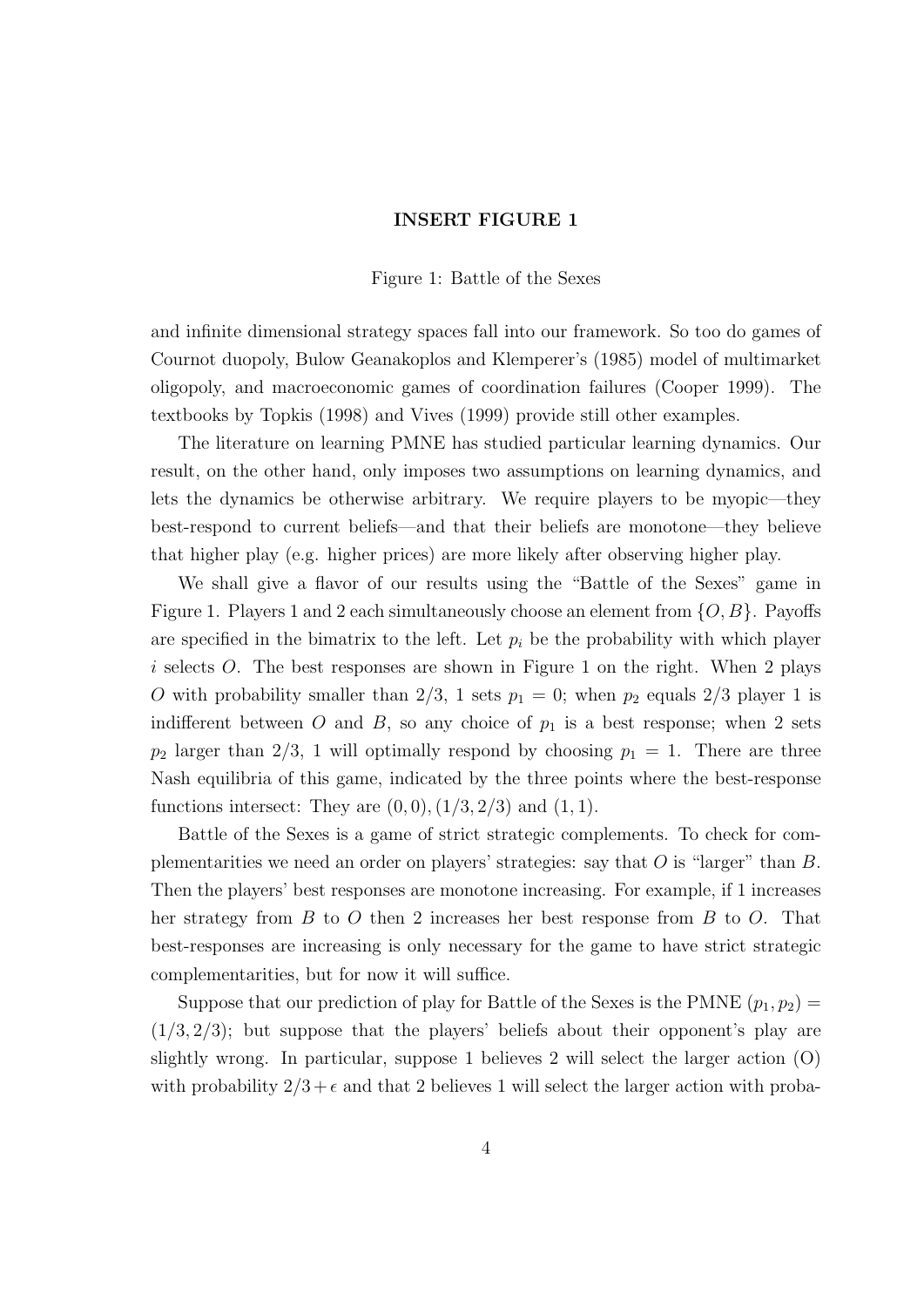bility  $1/3 + \epsilon$ . By choosing  $\epsilon > 0$  small enough, these perturbed beliefs are arbitrarily close to the equilibrium beliefs. Now, as can be seen from the best-response functions in Figure 1, given these beliefs both players will select  $O$  with probability 1.

We shall now argue that, if the players repeatedly play Battle of the Sexes, each time best-responding (myopically) to their beliefs, they will move away from our original prediction. Both players observed their opponent choosing  $O$ , so they might infer that they were right in giving O larger weight than what  $(1/3, 2/3)$  does. They might "update" their beliefs and give the larger action,  $O$ , more weight after observing larger play (we will say that beliefs are monotone if they behave in this way). Suppose that the game is repeated. Given these new beliefs, with O receiving yet higher weight, play will still be  $(O, O)$ . It is easy to see that repeated play of Battle of the Sexes will then always reinforce the initial deviation from the Nash equilibrium beliefs  $(1/3, 2/3)$ —so  $(1/3, 2/3)$  is unstable.

Note that there is nothing non-generic or knife-edge about the perturbations we consider, it is plausible that players would end up with perturbed beliefs like those above. As players start myopically playing the PMNE, they will play  $(O, O)$  with probability  $2/9$ , and any finite sequence of  $(O, O)$  play has positive probability. It is plausible that, after observing several rounds of  $(O, O)$ , players change their beliefs in the direction of giving "my opponent plays  $O$ " larger probability. Our point is that deviations like these will, under our assumptions, not be corrected by subsequent play.

The paper is organized as follows. In Section 2 we give some basic definitions. In Section 3 we describe the learning model that we will use. Section 4 contains the main result, and gives some intuition for its proof. In Section 5 we consider purified mixed-strategy equilibria. In Section 6 we justify the assumption of weakly monotone beliefs. In Section 7 we prove Theorems 1 and 2.

# 2 Preliminaries

### 2.1 Lattice-theoretic definitions

The definitions in this subsection, and the application of lattice theory to game theory and economics, is discussed at length in Topkis [22] and Vives [24]. A set X with a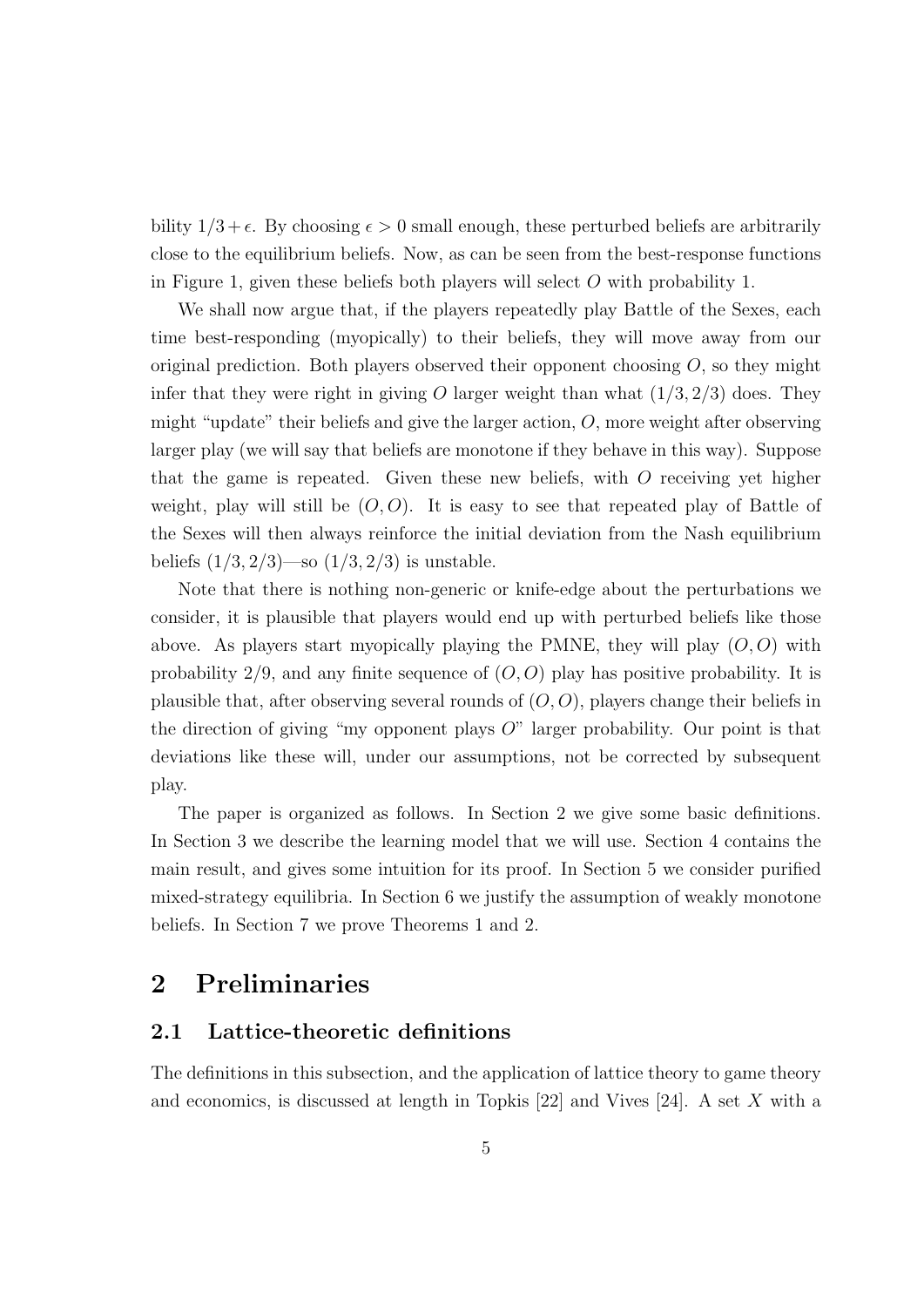transitive, reflexive, antisymmetric binary relation  $\preceq$  is a *lattice* if whenever  $x, y \in$ X, both  $x \wedge y = \inf \{x, y\}$  and  $x \vee y = \sup \{x, y\}$  exist in X. It is **complete** if for every nonempty subset A of X, inf A, sup A exist in X. Note that any finite lattice is complete. A nonempty subset A of X is a **sublattice** if for all  $x, y \in A$ ,  $x \wedge_X y, x \vee_X y \in A$ , where  $x \wedge_X y$  and  $x \vee_X y$  are obtained taking the infimum and supremum as elements of  $X$  (as opposed to using the relative order on  $A$ ). A nonempty subset  $A \subseteq X$  is **subcomplete** if  $B \subseteq A$ ,  $B \neq \emptyset$  implies  $\inf_{X} B$ ,  $\sup_{X} B \in A$ , again taking inf and sup of B as a subset of X. An *interval* [x, y] is the set of  $z \in X$  such that  $x \leq z \leq y$ . The *order-interval topology* on a lattice is the topology obtained by taking the closed order intervals as a sub-basis of the closed sets. In Euclidean spaces the order-interval topology coincides with the usual topology. A lattice is complete if and only if it is compact in its order-interval topology.

Let X be a lattice and T a partially ordered set;  $f: X \to \mathbf{R}$  is supermodular if, for all  $x, y \in X$   $f(x) + f(y) \leq f(x \wedge y) + f(x \vee y)$ ;  $f : X \times T \to \mathbb{R}$  has *increasing* differences in  $(x, t)$  if, whenever  $x < x', t < t', f(x', t) - f(x, t) \le f(x', t') - f(x, t');$  $f: X \times T \to \mathbf{R}$  has *strictly increasing differences* in  $(x, t)$  if  $x < x', t < t'$ , then  $f(x',t) - f(x,t) < f(x',t') - f(x,t');$   $f: X \times T \to \mathbf{R}$  satisfies the **strict single**crossing property in  $(x, t)$  if  $x < x'$ ,  $t < t'$ , and  $0 \le f(x', t) - f(x, t)$  implies  $0 < f(x', t') - f(x, t').$ 

For any  $E \subseteq X$ , we shall denote its complement,  $X \backslash E$ , by  $E^c$ . Further, in any partially ordered set X,  $x \prec y$  if  $x \preceq y$  and  $x \neq y$ .

### 2.2 Probability measures and first-order stochastic dominance

Let X be a lattice endowed with a topology finer than its order-interval topology.<sup>1</sup> Let  $\mathcal{P}(X)$  denote the set of (Borel) probability measures over X. A subset  $A \subseteq X$ is *increasing* if, for all  $x \in A$ ,  $y \in X$  and  $x \preceq y$  imply  $y \in A$ . For example, if  $X \subseteq \mathbf{R}$ , and  $\mathbf{R}$  has the usual order, A is increasing if and only if it is an open or closed half-interval, i.e. either of the form  $[x,\infty)$  or  $(x,\infty)$ . For  $\mu,\nu \in \mathcal{P}(X)$ ,  $\mu$  is

<sup>&</sup>lt;sup>1</sup>To check that a topology  $\tau$  is finer than the order-interval topology it is sufficient to prove that closed intervals are closed under  $\tau$ —the order-interval topology is the coarsest topology for which order intervals are closed. For example, if  $\mathcal{P}(X)$  is ordered by first-order stochastic dominance it is easy to show that its order-interval topology is coarser than its weak topology, see the remark below.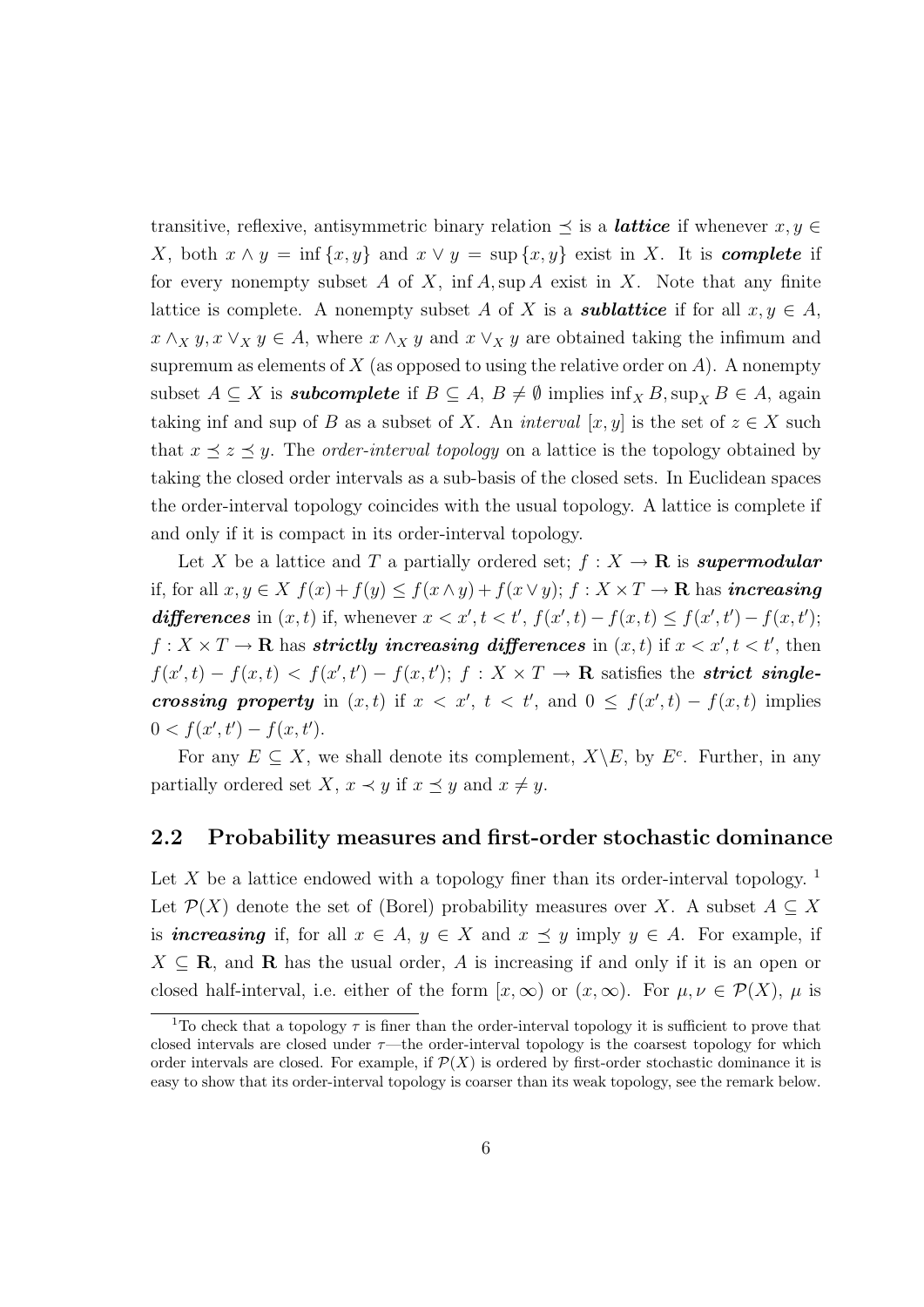smaller than  $\nu$  in the **first-order stochastic dominance order** (denoted  $\mu \leq_{st} \nu$ ) if, for all increasing sets  $A \subseteq X$ ,  $\mu(A) \leq \nu(A)$ .

Let X be a complete lattice. The *support of*  $\mu \in \mathcal{P}(X)$  is the intersection of all closed probability-one events; it is denoted supp  $(\mu)$ . <sup>2</sup> For any  $x \in X$ , the singleton  $\{x\}$  is measurable, as it is a closed order interval, and thus closed in the order-interval topology. Let  $\delta_x \in \mathcal{P}(X)$  denote the degenerate probability measure that gives probability one to x. A probability measure  $\mu \in \mathcal{P}(X)$  is properly mixed if supp  $(\mu)$  is not a singleton.

**Remark:** If  $\mathcal{P}(X)$  is ordered by first-order stochastic dominance, closed orderintervals are weakly closed. That is, for any  $\mu, \mu' \in \mathcal{P}(X)$ ,  $[\mu, \mu']$  is weakly closed. Let A be the collection of all increasing subsets of X. Then, the order-interval  $[\mu, \mu']$ is:

$$
[\mu, \nu] = \bigcap_{\{E \in \mathcal{A}\}} (\{p \in \mathcal{P}(X) : \mu(E) \le p(E)\} \cap \{p \in \mathcal{P}(X) : p(E) \le \mu'(E)\}).
$$

But for all  $x, \{p \in \mathcal{P}(X) : \mu(E) \leq p(E)\}\$ and  $\{p \in \mathcal{P}(X) : p(E) \leq \mu'(E)\}\$ are weakly closed sets (Aliprantis and Border [1] Theorem 14.6). Then, order-intervals are weakly closed.

### 2.3 Complementarities, strategies and beliefs

A game in normal form is described by  $(N, \{(S_i, u_i) : i \in N\})$ , where N is a finite set of players, and each player  $i \in N$  is endowed with a strategy space  $S_i$  and a payoff function  $u_i$ :  $S = \times_{i \in N} S_i \to \mathbf{R}$ . Let *n* be the number of players in *N*.

**Definition 1** A normal-form game  $\Gamma = (N, \{(S_i, u_i) : i \in N\})$  is a **game of strate**gic complementarities (GSC) if, for all  $i \in N$ ,

- 1.  $S_i$  is a complete lattice;
- 2.  $u_i$  is bounded,  $s_i \mapsto u_i(s_i, s_{-i})$  is supermodular for all  $s_{-i} \in S_{-i}$ ,  $(s_i, s_{-i}) \mapsto$  $u_i(s_i, s_{-i})$  has increasing differences, and

<sup>2</sup>Defined in this way, every measure has a non-empty support, in contrast with other definitions of support, see e.g. Royden [19].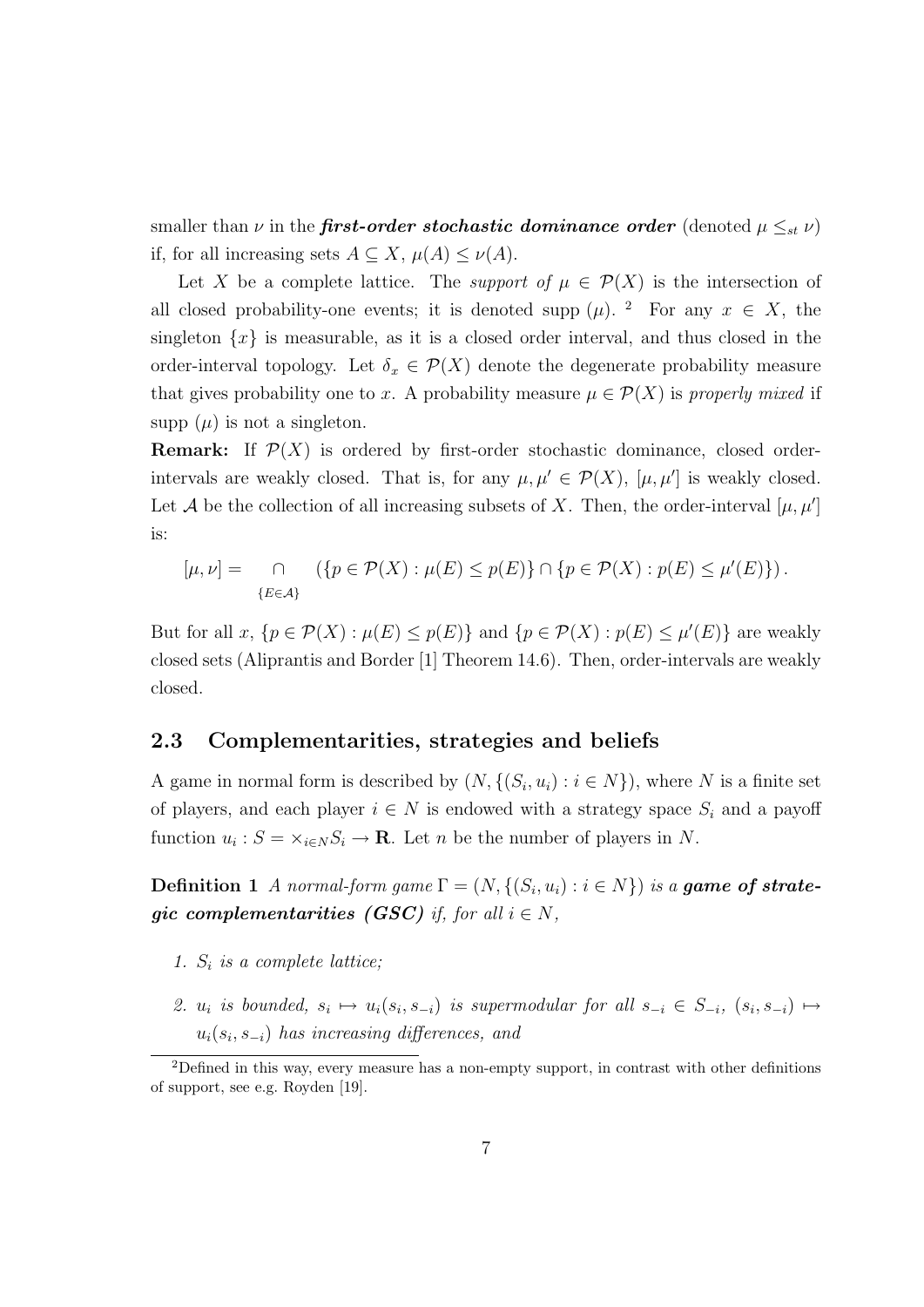3.  $s_i \mapsto u_i(s_i, s_{-i})$  is upper semicontinuous for all  $s_{-i} \in S_{-i}$ .

 $\Gamma$  is a game of strict strategic complementarities (GSSC) if it is a GSC and, in addition,  $(s_i, s_{-i}) \mapsto u_i(s_i, s_{-i})$  has strictly increasing differences.

The **mixed extension** of a game  $\Gamma = (N, \{(S_i, u_i) : i \in N\})$  is the game  $(N,$  $\{(\mathcal{P}(S_i), U_i) : i \in N\}$ , where each player i is allowed to choose any mixed strategy  $\sigma_i \in \mathcal{P}(S_i)$ , and where a mixed-strategy profile  $\sigma = (\sigma_1, \ldots, \sigma_n)$  gives player i the payoff  $U_i(\sigma) = \int_S u_i(s) d \times_{i \in N} \sigma_i(s_i)$ . We shall identify a vector of probability measures  $\sigma = (\sigma_1, \dots \sigma_n) \in \times_{i=1}^n \mathcal{P}(S_i)$  with the corresponding product measure in  $\mathcal{P}(S)$ . So, for example,  $U_i(\sigma) = \int_S u_i(s) d\sigma(s)$ .

Player *i*'s beliefs about her opponents' play is represented by a probability distribution  $\mu_i \in \mathcal{P}(S_{-i})$ . Belief space is then  $\Psi = \times_{i \in N} \mathcal{P}(S_{-i})$ . A mixed-strategy Nash equilibrium  $\sigma^* = (\sigma_1^*, \dots \sigma_n^*)$  is a situation where i chooses the strategy  $\sigma_i^*$ optimally given that her beliefs about opponents' play is "right", that is  $i$ 's belief is  $\sigma_{-i}^* \in \mathcal{P}(S_{-i})$ . So there is a natural "copy" of  $\sigma^*$  in belief space, the vector  $(\sigma_{-1}^*, \sigma_{-2}^*, \dots \sigma_{-n}^*) \in \Psi$ . More generally, to each mixed strategy profile  $\sigma =$  $(\sigma_1, \ldots, \sigma_n) \in \times_{i=1}^n \mathcal{P}(S_i)$ , there corresponds beliefs  $\sigma_{-i} \in \mathcal{P}(S_{-i})$  for player *i*. We shall denote by  $\psi : \times_{i=1}^n \mathcal{P}(S_i) \to \Psi$  the map from strategy profiles to beliefs:  $\psi_i \sigma \equiv \sigma_{-i}$ , and  $\psi \sigma \equiv (\psi_i \sigma)_{i \in N} = (\sigma_{-1}, \sigma_{-2}, \dots \sigma_{-n}).$ 

The set of player i's possible beliefs  $\mathcal{P}(S_{-i})$  is endowed with the weak topology and the first-order stochastic dominance order. Belief space,  $\Psi = \times_{i \in N} \mathcal{P}(S_{-i})$  is endowed with the product topology and the product order.

### 3 Learning Model

Learning takes place through repeated play of a stage game,  $\Gamma = (N, \{(S_i, u_i) : i \in N\})$ . In each stage, player i observes (privately) a signal  $\omega_i \in \Omega_i$ , given some probability space  $(\Omega_i, \mathcal{F}_i, p_i)$ . These signals are not payoff-relevant; player i uses them as randomization mechanisms, making her choice of a pure strategy conditional on the realization of the signal. If  $(\Omega_i, \mathcal{F}_i, p_i)$  is rich enough this does not restrict her choice of randomization over pure strategies; so for any mixed strategy  $\sigma_i \in \mathcal{P}(S_i)$  there is a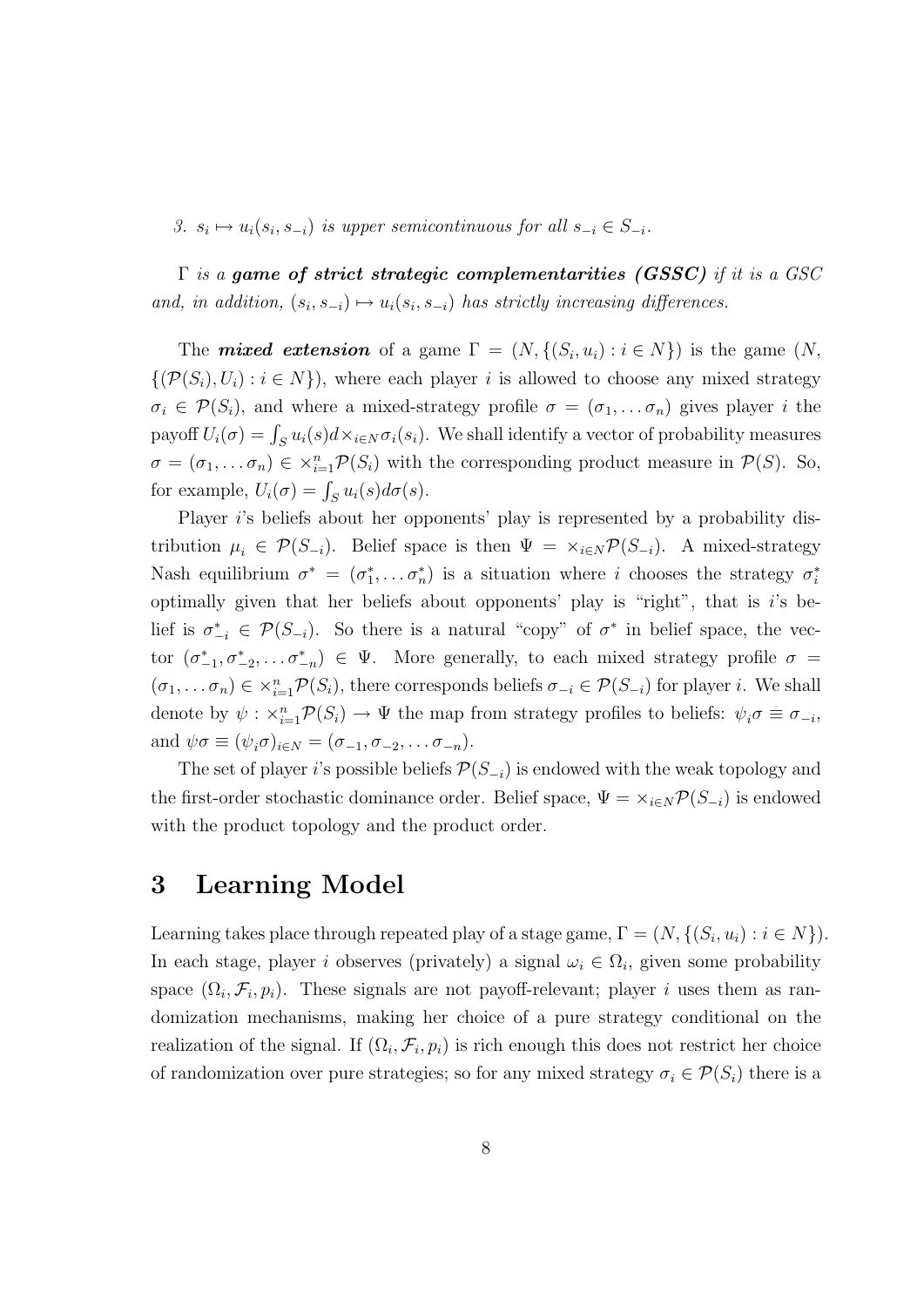map—a random variable—from  $\Omega_i$  into  $S_i$  that has  $\sigma_i$  as its probability distribution. The set of all signal profiles is  $\Omega = \times_{i \in N} \Omega_i$ .

At each stage, a pure-strategy profile  $s \in S$  results from the players' choices. Histories of play  $(s^1, \ldots s^t)$  are denoted  $h^t$ . The set of all histories of length t is  $H^t = S^t$  and  $H = \bigcup_{t=0}^{\infty} H^t$  is the set of all histories of finite length, including  $H^0 = \{\emptyset\},$ the "null history."

Each player *i* chooses a repeated-game strategy  $\xi_i : \Omega_i \times H \to S_i$ , and is endowed with repeated-game beliefs  $\mu_i : H \to \mathcal{P}(S_{-i})$ . The interpretation is that, at each time t and history  $h^t$ ,  $\mu_i(h^t) \in \mathcal{P}(S_{-i})$  represents i's assessment of her opponents' play in stage  $t+1$  of the game. Given this assessment, and the realization of  $\omega_t$ , she chooses a stage-game strategy  $\xi_i(\omega_t, h^t) \in S_i$ . Note that we allow player i to believe that her opponents' play is correlated—correlated beliefs arise naturally even if players mix independently, see e.g. Fudenberg and Kreps [9].

Let  $\xi = (\xi_i)_{i \in N}$  be a collection of strategies for all players and  $\mu = (\mu_i)_{i \in N}$  be a collection of beliefs. The pair  $(\xi, \mu)$  is a system of behavior and beliefs. Note that  $\xi : \Omega \times H \to S$  and  $\mu : H \to \Psi$ .

Player *i*'s best-response correspondence  $\beta_i : \mathcal{P}(S_{-i}) \to S_i$  is defined by

$$
\beta_i(\nu_i) = \operatorname{argmax}_{\tilde{s}_i \in S_i} \int_{S_{-i}} u_i(\tilde{s}_i, s_{-i}) d\nu_i(s_{-i}).
$$

So,  $\beta_i(\nu_i)$  is the set of best responses to beliefs  $\nu_i \in \mathcal{P}(S_{-i})$  about opponents' play. The set of best responses to strategy  $s_{-i}$  is then  $\beta_i(\delta_{s_{-i}})$ . The players' joint bestresponse correspondence is  $\beta : \Psi \to S$ , defined as  $\beta(\nu) = (\beta_i(\nu_i))_{i \in N}$ .

**Definition 2** A system of behavior and beliefs  $(\xi, \mu)$  is **myopic** if for all  $i \in N$ ,  $h^t \in H$  and  $\omega_i \in \Omega_i$ ,

$$
\xi_i(\omega_i, h^t) \in \beta_i(\mu_i(h^t)) = \operatorname{argmax}_{\tilde{s}_i \in S_i} \int_{S_{-i}} u_i(\tilde{s}_i, s_{-i}) \mu_i(h^t)(ds_{-i}).
$$

The assumption of myopic behavior is very common in the literature on learning in games. It is restrictive because it implies that players do not attempt to manipulate the future behavior of their opponents—they simply maximize current payoffs based on current beliefs. Myopic behavior is usually justified by assuming that, in each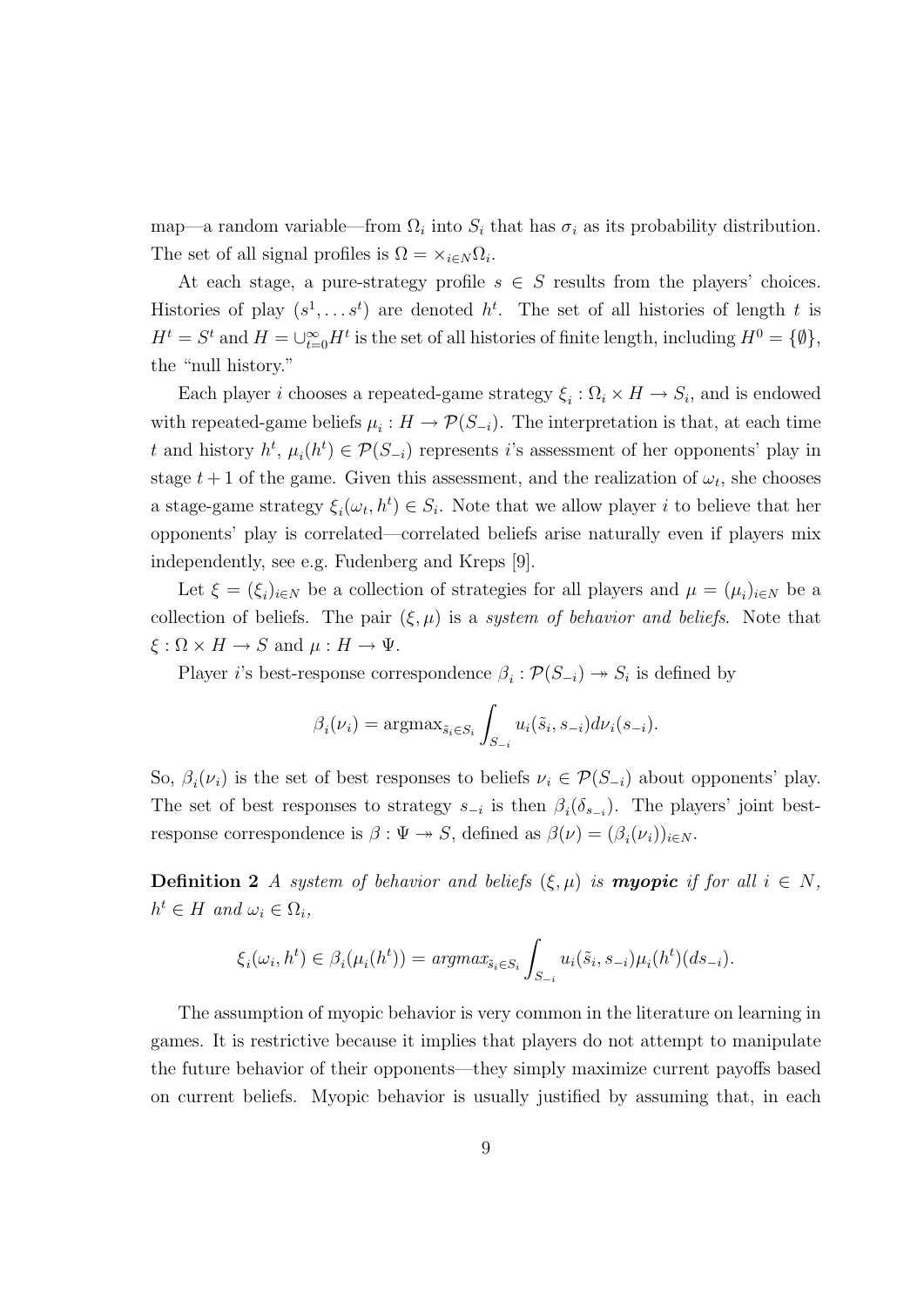period of time, players are selected at random from a large population to play the stage game, so the likelihood that two particular players will meet more than once to play the stage game is negligible (see chapter 1 of Fudenberg and Levine [10] for a discussion).

Our results on learning will rely on an important assumption: if a player has a certain prediction about her opponents' play, and then observes play that is weakly larger than any strategy she attached a positive probability to, then she will "update" her beliefs about opponents' behavior and predict weakly larger play. This requirement on beliefs we call weak monotonicity. To be precise:

**Definition 3** Beliefs  $\mu$  are **weakly monotone** if, for all  $i \in N$ , and  $h^t \in H$ ,

$$
\left(\sup\left[\operatorname{supp}\,\mu_i(h^t)\right]\leq s_{-i}^{\tau} \text{ for } \tau=t+1,\ldots T\right)\Rightarrow (\mu_i(h^t)\leq_{st} \mu_i(h^T)).
$$

Where  $h^T$  is any history that coincides with  $h^t$  in periods  $\tau = 0, \ldots t$  and where i's opponents play  $s_{-i}^{\tau}$  in periods  $\tau = t + 1, \ldots T$ .

The idea behind this definition is that, if  $\mu_i(h^t)$  gives *i*'s beliefs at time  $t + 1$  and history  $h^t$ , and if play at times  $t + 1, t + 2, \ldots T$  is weakly larger than any play i believed possible at time  $t$ , then i will have weakly larger beliefs at time  $T$ .

Weak monotonicity is the only condition we need on beliefs, and it is rather mild. Beliefs in Cournot best-response dynamics satisfy weak monotonicity. We show in Section 6 that fictitious-play beliefs, and beliefs updated by Bayes' rule, satisfy weak monotonicity (see Fudenberg and Levine [10] for definitions and discussion of these learning models). As a simple justification for weakly monotone beliefs, note that, if beliefs are weakly monotone then play will, under our assumptions, be monotone, so beliefs are "right" in being weakly monotone. Monotonicity is then, in a sense, self enforcing.

Other results in the literature (Hopenhayn and Prescott [14] and Echenique [6]) require that any larger play produce larger beliefs. For example, if  $h^t$  and  $\hat{h}^t$  are two time-t histories, and  $h^t$  is smaller than  $\hat{h}^t$  component by component (i.e. it is a smaller vector of play) then  $\mu_i(h^t) \leq_{st} \mu_i(\hat{h}^t)$ . We have used the qualifier "weak" to differentiate our condition from the stronger requirement. The stronger condition does not arise naturally in standard learning models.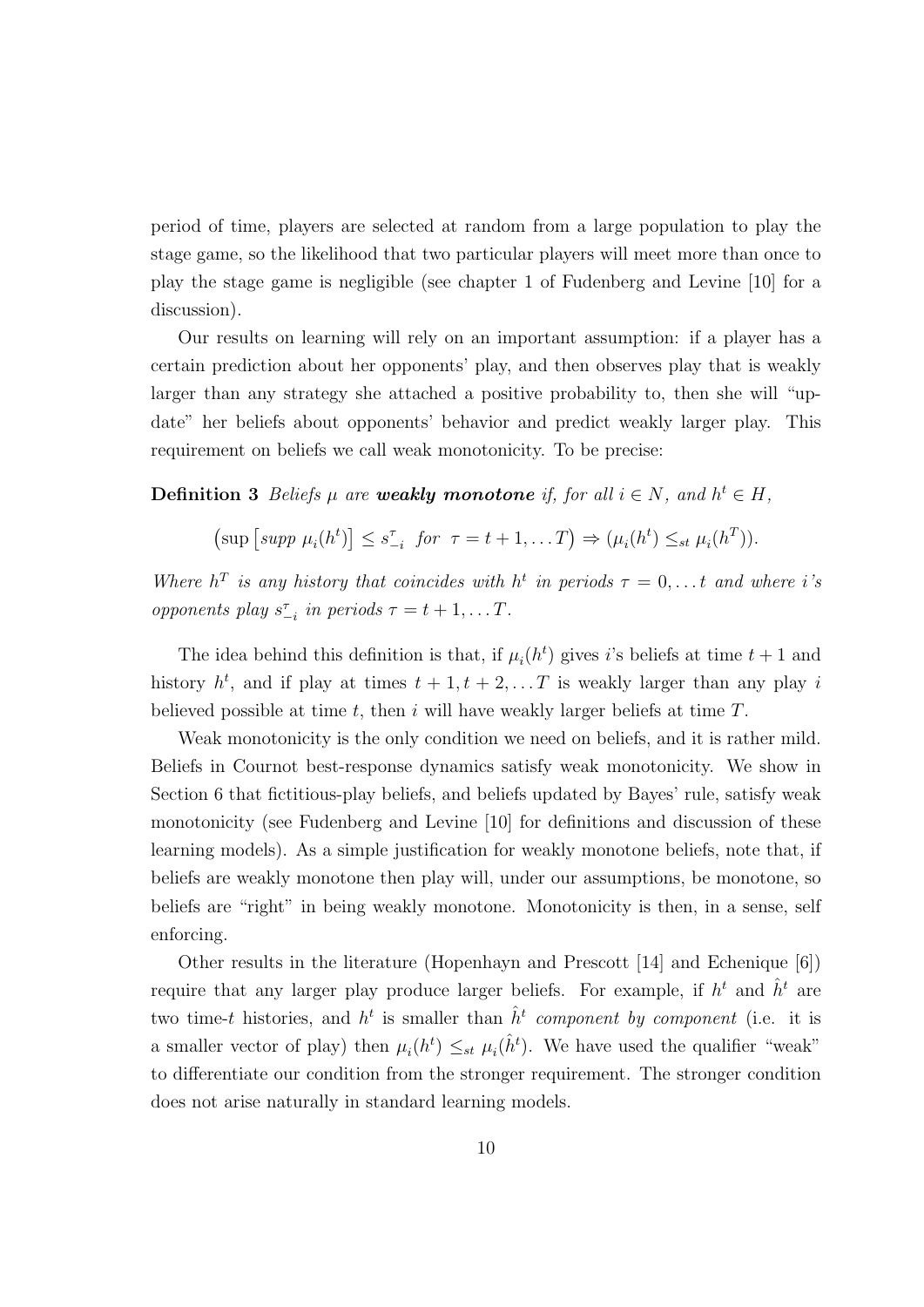### INSERT FIGURE 2

Figure 2: Unstable mixed equilibrium

## 4 Instability of Mixed Equilibria

We now prove that, at any PMNE  $\sigma$  of a GSSC, there are arbitrarily small perturbations that set off learning dynamics so that strategies are always outside of a neighborhood of  $\sigma$ . Ours is an instability result: these small perturbations from  $\sigma$ are never "corrected" by subsequent dynamics. The perturbation takes the form of slightly wrong beliefs.  $3$  We shall first give a heuristic argument for why the instability obtains.

### 4.1 Intuition for the instability result

Let  $(\{1,2\}, \{(S_i, u_i) : i = 1,2\})$  be a two-player GSSC. If each strategy space is a subset of **R**, we can represent the joint strategy spaces in  $\mathbb{R}^2$ —see the drawing on the left in Figure 2. Let  $\sigma$  be a PMNE where both players select a properly mixed strategy. The set of pure-strategy best responses to  $\sigma$ ,  $\beta(\psi\sigma)$ , is a subcomplete sublattice [22], for example the rectangle in Figure 2. The support of  $\sigma$  must lie in  $\beta(\psi\sigma)$ , and likewise sup  $\beta(\psi\sigma) \in \beta(\psi\sigma)$ .

Lets perturb beliefs in the direction of the largest element in  $\beta(\psi\sigma)$ . Consider beliefs  $\mu^0 = (1 - \epsilon)\psi\sigma + \epsilon\psi\delta_{\sup\beta(\psi\sigma)}$ . With beliefs  $\mu^0$ , player *i* mixes equilibrium beliefs  $\psi_i\sigma$  with degenerate beliefs that i's opponent will play their largest best responses to their equilibrium beliefs. This was the perturbation we used in "Battle of the Sexes" in the Introduction.

Observe that  $\psi \sigma \leq_{st} \mu^0$ , and that, by choosing  $\epsilon > 0$  small enough,  $\mu^0$  can be taken arbitrarily close to  $\psi\sigma$ . The support of  $\mu^0$  lies in  $\beta(\psi\sigma)$ , which is crucial for our results. On the left is the strategy space, where any best response to  $\mu^0$  must lie to the north-east of sup  $\beta(\psi\sigma)$ . On the right is belief space,  $\Psi$ —we represent  $\Psi$  as

<sup>3</sup>As an alternative, we could perturb behavior. It seems that, of the two equilibrium assumptions, that behavior is rational given beliefs and that beliefs are "correct," it is the second that most of the non-equilibrium literature seeks to weaken. In any case, we obtain the same results if we perturb behavior instead of beliefs.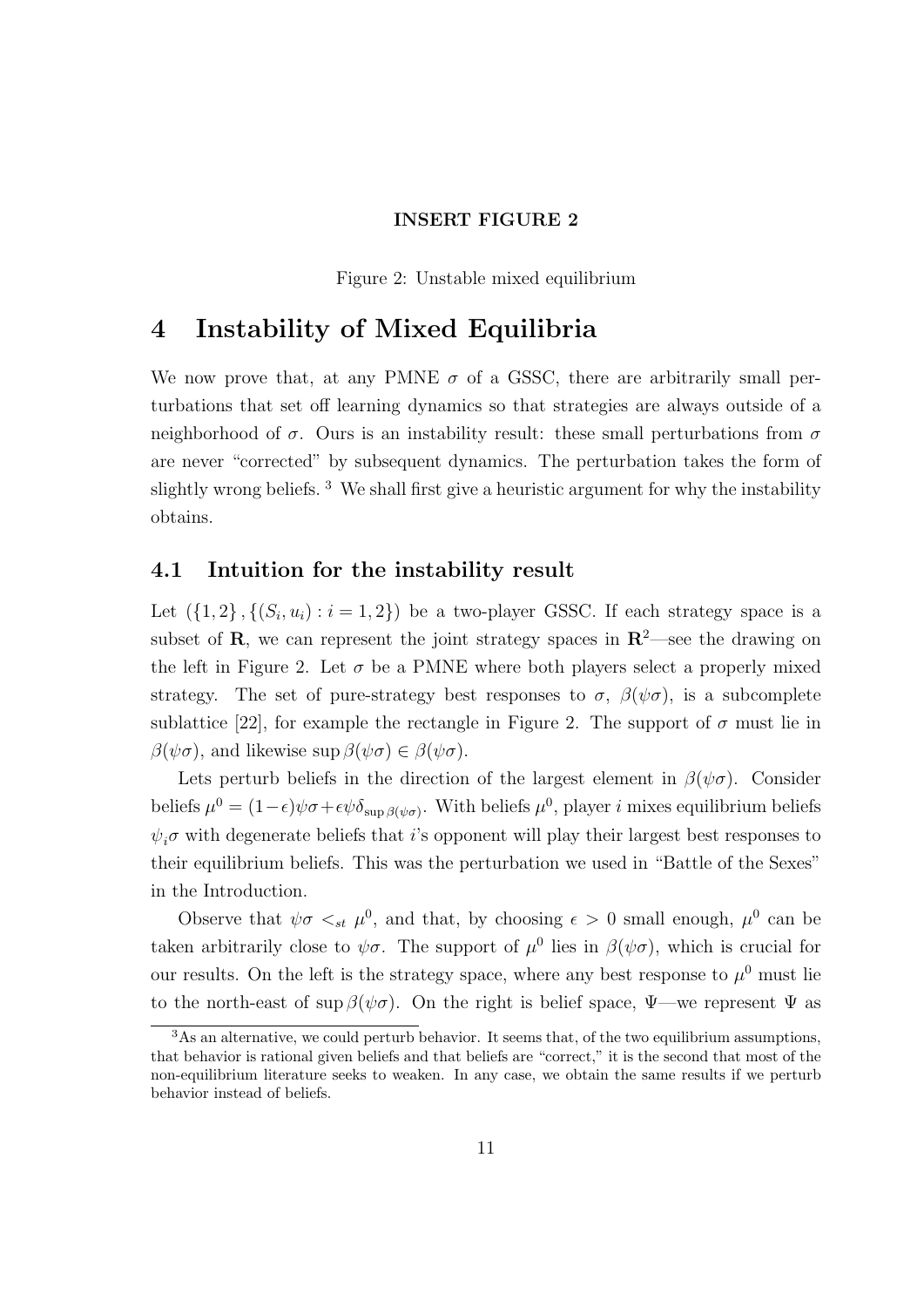a subset of the plane, which is inaccurate and just a means of visualizing the ideas behind our results.

Consider any learning dynamics that starts off at the perturbed beliefs  $\mu^0$ . Because complementarities are strict, any best response to perturbed beliefs  $\mu^0$  is (weakly) larger than any best response to  $\psi \sigma$ . In particular, then, play is weakly larger than any element in the support of  $\mu^0$ . Then, if beliefs are monotone, "updated" beliefs, after observing first-period play, are weakly larger than  $\mu^0$ . Now the argument follows by induction: if play in all periods  $1, 2, \ldots t-1$  is larger than sup  $\beta(\psi \sigma)$ , then period t beliefs must be weakly larger than  $\mu^0$ , and period t play must be weakly larger than sup  $\beta(\psi\sigma)$ . So,  $\mu^t = \mu(h^t)$  is always to the north-east of  $\mu^0$ , and therefore beliefs never approach  $\psi \sigma$ .

If the perturbation  $\mu^0 = (1 - \epsilon)\psi\sigma + \epsilon\psi\delta_{\sup\beta(\psi\sigma)}$  seems arbitrary, note that any beliefs in the interval  $\left[\mu^0, \psi \delta_{\sup \beta(\psi \sigma)}\right]$  would work; the reason is that dynamics starting at  $\mu^0$  bound all dynamics starting at any point in  $[\mu^0, \psi \delta_{\sup \beta(\psi \sigma)}].$ 

The crucial components of our argument are then:

- 1. Because  $\sigma$  is properly mixed, there is space in  $\beta(\psi\sigma)$  so we can find perturbed beliefs  $\mu^0$  that are larger than  $\psi\sigma$ , while still having support in  $\beta(\psi\sigma)$ . These perturbed beliefs can be taken arbitrarily close to  $\psi \sigma$ .
- 2. Strict complementarities between players' choices implies that any best response to  $\mu^0$  is larger than sup  $\beta(\psi\sigma)$ . This "overshooting"—the response to the deviation is larger than the deviation—is crucial in any proof of instability.
- 3. By monotone beliefs, the initial deviation toward larger play is reinforced. But note that the monotonicity used is weak; since play is weakly larger than any element in the support of  $\mu^0$ , beliefs in each moment t must be weakly larger than  $\mu^0$ .

### 4.2 Main result

Here we formalize the heuristic argument just given, but we defer the proof to section 7.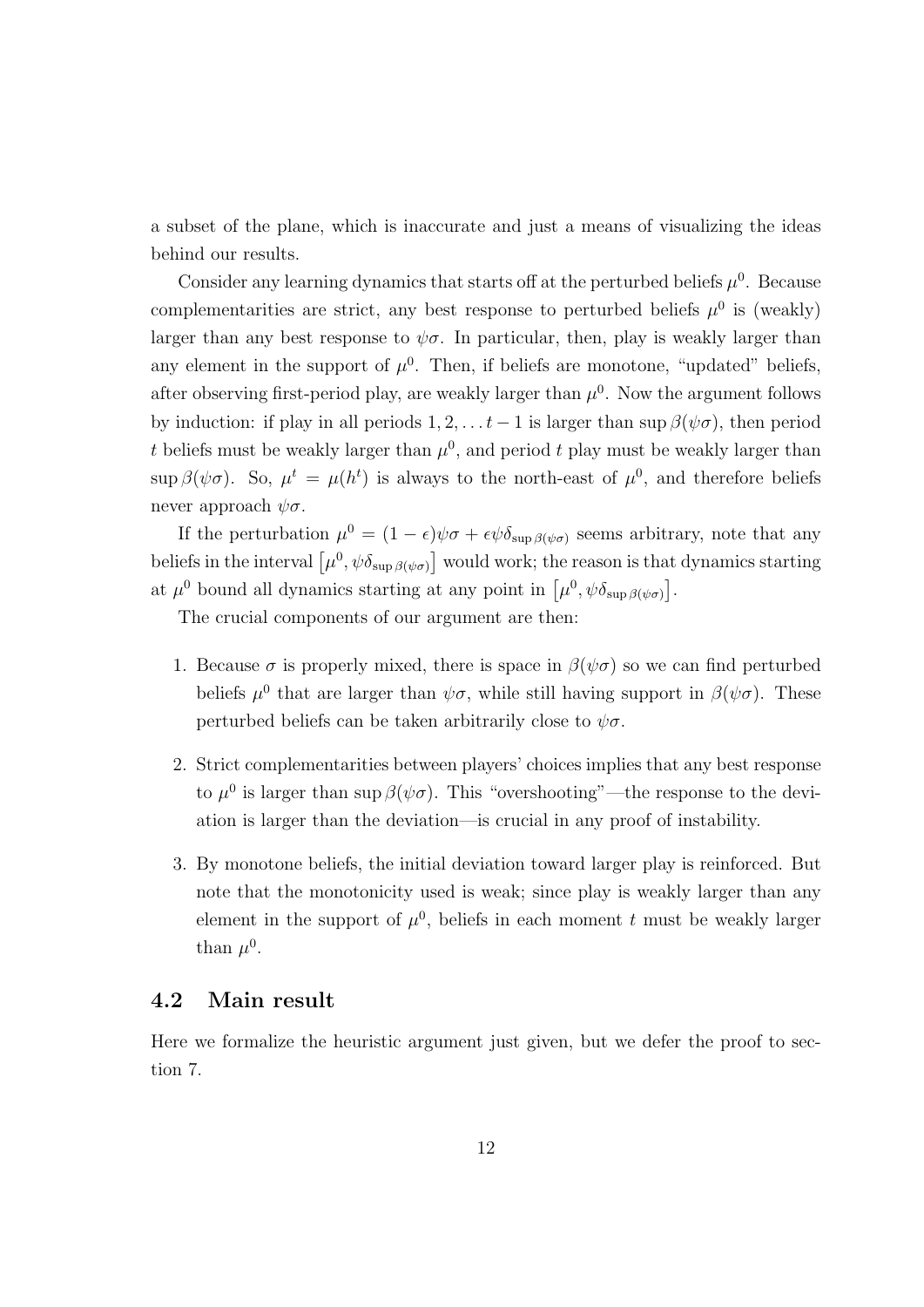**Definition 4** Let  $(N \{ (S_i, u_i) : i \in N \})$  be a game. A mixed-strategy profile  $\sigma$  is **unstable** if, for every weak neighborhood V of  $\psi \sigma$  in  $\Psi$ , there is  $\mu' \in V$  such that any myopic system of behavior and beliefs  $(\mu, \xi)$  with weakly monotone beliefs and  $\mu^0 = \mu'$ , remains outside of a neighborhood of  $\psi\sigma$ . That is, there is a neighborhood W of  $\psi\sigma$ such that, for all  $t \geq 1$ ,  $\mu(h^t) \notin W$ .

That  $\sigma$  is unstable means that there are arbitrarily close perturbed beliefs  $\mu^0$  such that, if learning starts at these perturbed beliefs, then beliefs never approach  $\psi \sigma$ . The definition of unstable equilibrium is an adaptation to the present context of the definition of asymptotic instability used in the dynamical systems literature [12].

**Theorem 1** Let  $\Gamma$  be a GSSC, and  $\sigma$  be a Nash Equilibrium of the mixed extension of Γ. If at least two players' strategies in  $\sigma$  are properly mixed, then  $\sigma$  is unstable.

Proof: See section 7.

#### Remarks:

- 1. The set of perturbations that give us instability is not small, it contains a nonempty open interval. If the  $S_i$  are finite, for any open neighborhood V of  $\psi \sigma$ ,  $(\mu, \xi)$  starting at  $\mu^0 \in V \cap (\psi \sigma, \psi \delta_{\sup \beta(\psi \sigma)})$  does not approach  $\psi \sigma$ .<sup>4</sup>
- 2. In finite games, for generic payoffs, there are no PMNE where only one player selects a properly mixed strategy (because best responses to pure strategies are generically unique). In many non-finite games, it is not hard to rule out that only one player selects a properly mixed strategy.

Theorem 1 has a simple consequence for 2X2 games. For generic payoffs, 2X2 games either have a unique Nash equilibrium, or two pure equilibria and one PMNE. In this last case, it is easy to order strategies so that the game is a GSSC. Thus:

Corollary 1 For generic payoffs, PMNE in 2X2 games are either unique or unstable.

<sup>&</sup>lt;sup>4</sup>In non-finite games, the same is true for  $\mu^0 \in V \cap \cup_{\epsilon \in (0,1)} (\mu(\epsilon), \psi \delta_{\sup \beta(\psi \sigma)})$ , where  $\mu(\epsilon) =$  $(1 - \epsilon)\psi\sigma + \epsilon\psi\delta_{\sup\beta(\psi\sigma)}$ .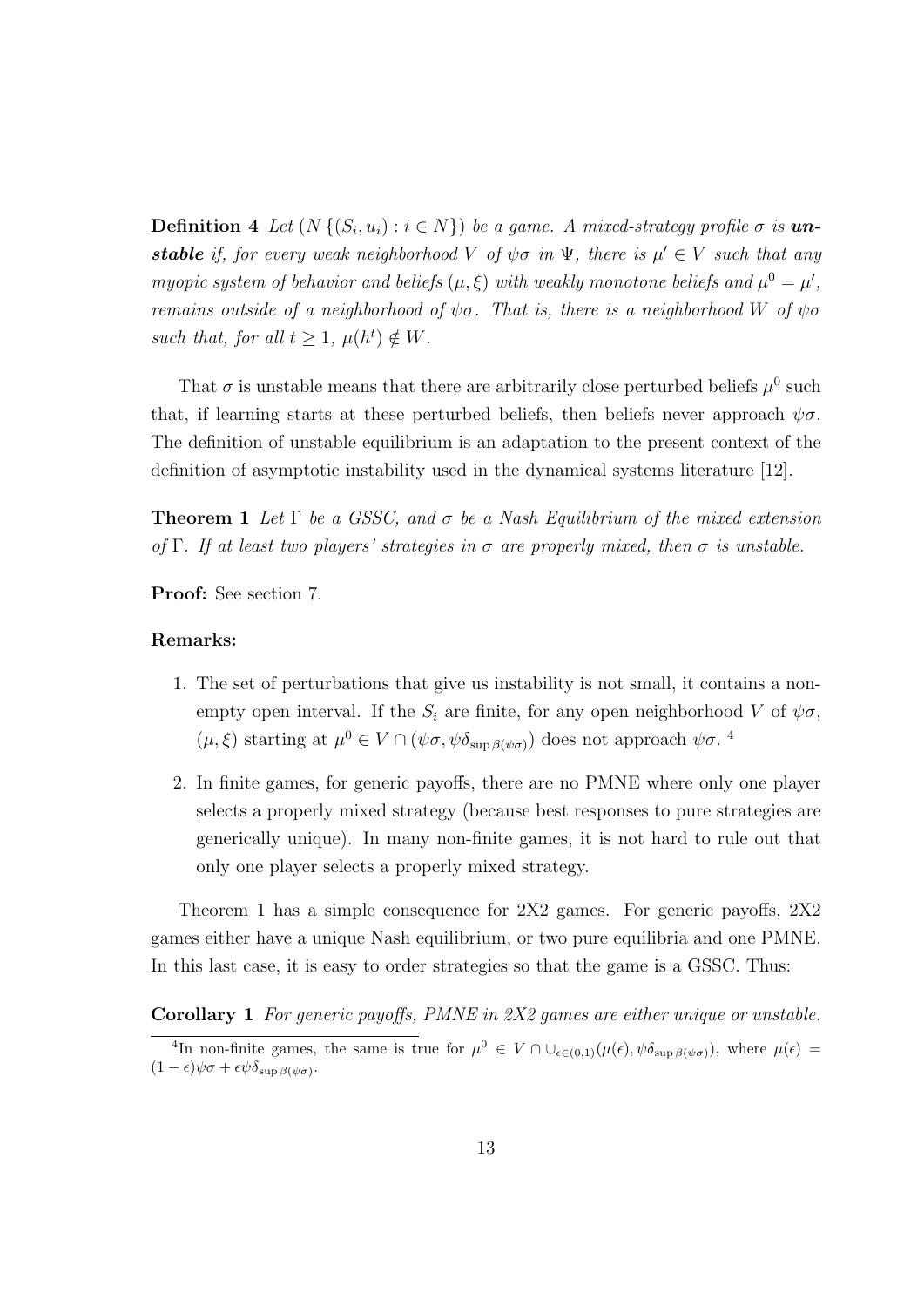Generically, then, a 2X2 game is either isomorphic to Matching Pennies or its mixed equilibrium is unstable.  $5$  For 2X2 games, Fudenberg and Kreps [9] show that, when the PMNE is the unique equilibrium, it is globally stable. This paper completes the picture for all other 2X2 games.

# 5 Purified Mixed Equilibria

A textbook criticism of PMNE goes like this (see e.g. Osborne and Rubinstein [18]): In a PMNE, each player  $i$  is required to randomize in exactly the way that leaves the other players indifferent between the elements in the support of their equilibrium strategies. But  $i$  has no reason to randomize in this way, precisely because  $i$ too is indifferent between the elements in the support of her equilibrium strategies. The standard response to this criticism is Harsanyi's Purification Theorem—if we introduce a small amount of incomplete information, then pure-strategy equilibrium behavior can resemble the original PMNE.

In this section we show that "purified" PMNE in GSSC are also unstable, with the qualification that the size of the perturbation must be large in relation to the amount of incomplete information introduced. First we explain the result using a simple example, then we state the result, and finally we discuss our result in the context of related literature.

Consider the Battle of the Sexes game from the Introduction, and let  $\sigma$  be its PMNE. We shall first introduce incomplete information and "purify"  $\sigma$ . Let each player *i* receive a payoff-relevant signal  $\omega_i$ . The signals are independently uniformly distributed on [0, 1]. The players' payoffs are in Figure 3;  $\eta > 0$  is the parameter that controls the importance of the signals, we shall call the game in Figure 3 the  $\eta$ -augmented game.

It is easy to see that the pair of (pure) strategies  $(f_1, f_2)$ ,

$$
f_1(\omega_1) = \begin{cases} O \text{ if } \omega_1 \le 2/3 \\ B \text{ if } \omega_1 > 2/3 \end{cases} \quad f_2(\omega_2) = \begin{cases} O \text{ if } \omega_2 > 2/3 \\ B \text{ if } \omega_2 \le 2/3 \end{cases},
$$

<sup>&</sup>lt;sup>5</sup>For generic payoffs, if a 2X2 game has a unique equilibrium, and this equilibrium is a PMNE, then there is a re-labeling of each player's strategies into {Heads, Tails} so that the resulting preferences over {Heads, Tails} equal the Matching Pennies preferences (i.e. one player wants to match and the other wants to mis-match). This re-labeling is an isomorphism.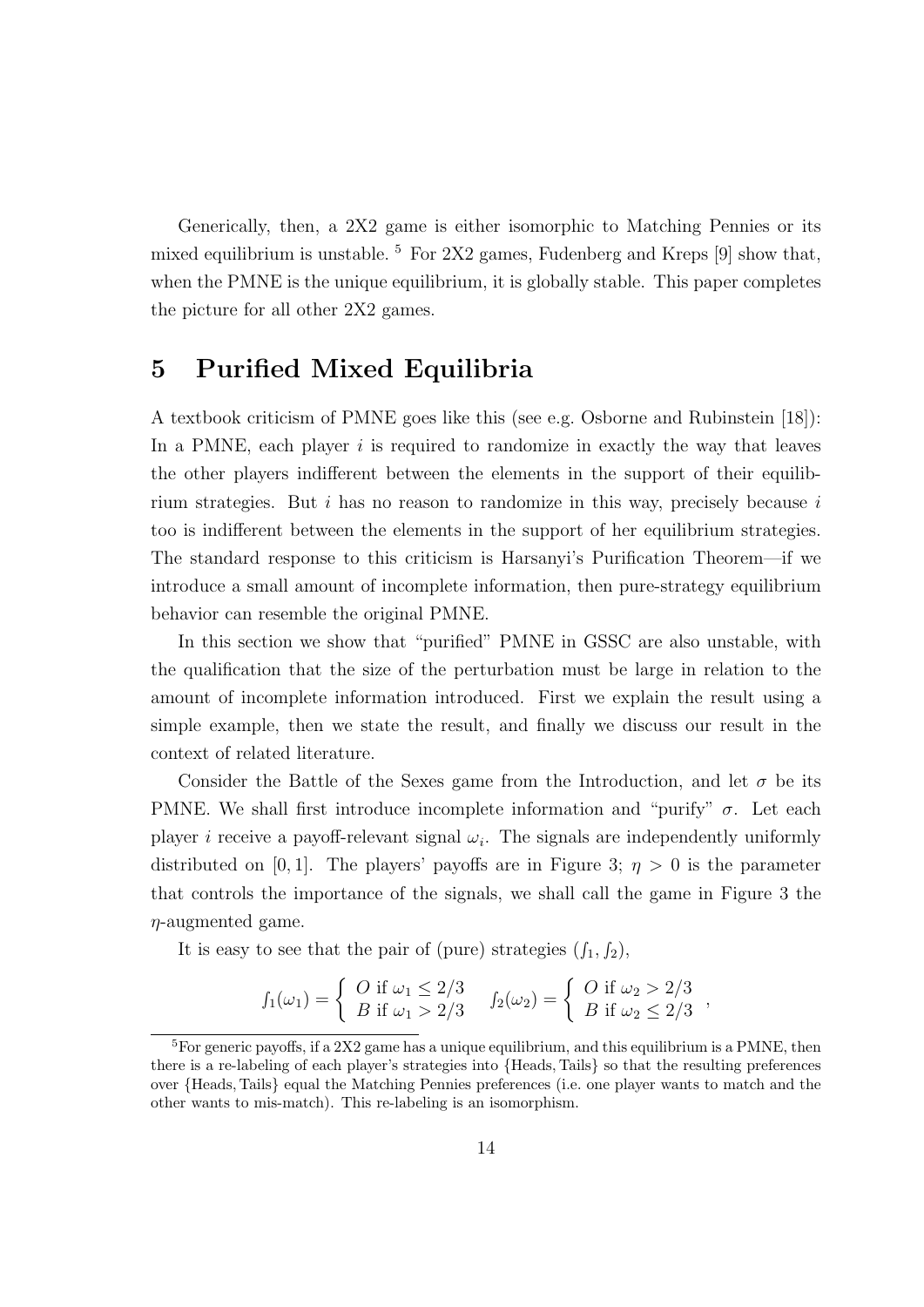#### INSERT FIGURE 3

#### Figure 3: Augmented Battle of the Sexes

is a Nash equilibrium of the augmented game, no matter the value of  $\eta$ . Note that, for almost all  $\omega_i$ , player i is selecting a strict best response to  $\int_{-i}$ .

The distribution of  $(f_1(\omega_1), f_2(\omega_2))$  is the same as the PMNE distribution in the original Battle of the Sexes. This is a particularly nice example of a purification; we can be as close as we want to the original game by taking  $\eta$  small enough, get the same prediction as the PMNE, and avoid assuming that players select arbitrarily among a set of indifferent strategies.

Now, given  $\epsilon > 0$ , consider a perturbation  $\mu^0 = (1 - \epsilon)\psi\sigma + \epsilon\psi\delta_{(O,O)}$ . Doing some algebra, it turns out that, if

$$
\eta < \min \left\{ \frac{2\epsilon}{2+\epsilon}, \frac{9\epsilon}{1-\epsilon} \right\},\,
$$

then, no matter the value of  $\omega_i$ , player i's best response to beliefs  $\mu_i^0$  is to play O. We can then repeat the argument in the Introduction (and in Section 4.1) that play only reinforces the initial perturbed beliefs. So if behavior is myopic and beliefs are weakly monotone, the purified equilibrium is unstable.

In this example, for each of our perturbations  $\mu^0 = (1 - \epsilon)\psi\sigma + \epsilon\psi\delta_{\sup\beta(\psi\sigma)}$ , there is  $\eta$  such that if  $\eta < \eta$  then the purified equilibrium in the  $\eta$ -augmented game is unstable to the  $\mu^0$  perturbation. Note that the order of limits matters: We do not say that, for  $\eta$  small enough, the purified equilibrium is unstable to arbitrarily small perturbations. <sup>6</sup>

Now we present a general result for purified PMNE. For simplicity, we assume finite strategy spaces. The setup is from Fudenberg and Tirole's [11] presentation of Harsanyi's Purification Theorem. Let  $\Gamma^0 = (N, \{(S_i, g_i) : i \in N\})$  be a finite game. For  $\eta > 0$ ,  $\Gamma^{\eta} = (N, \{(\mathcal{S}_i, u_i^{\eta})\})$  $\binom{n}{i}$ :  $i \in N$ ) is the *η-augmented game*, where each player *i* is endowed with type space  $\Omega_i = [-1, 1]^{H.S_i}$  and selects a strategy  $\int : \Omega_i \to S_i$ . Types  $\omega_i \in \Omega_i$  are drawn independently according to probability distribution  $p_i$ . Payoffs are

<sup>6</sup>This may be due to our brute-force approach to dealing with randomizations—we control best responses at *all* values of  $\omega_i$ . It may be possible to do better with more sophisticated methods.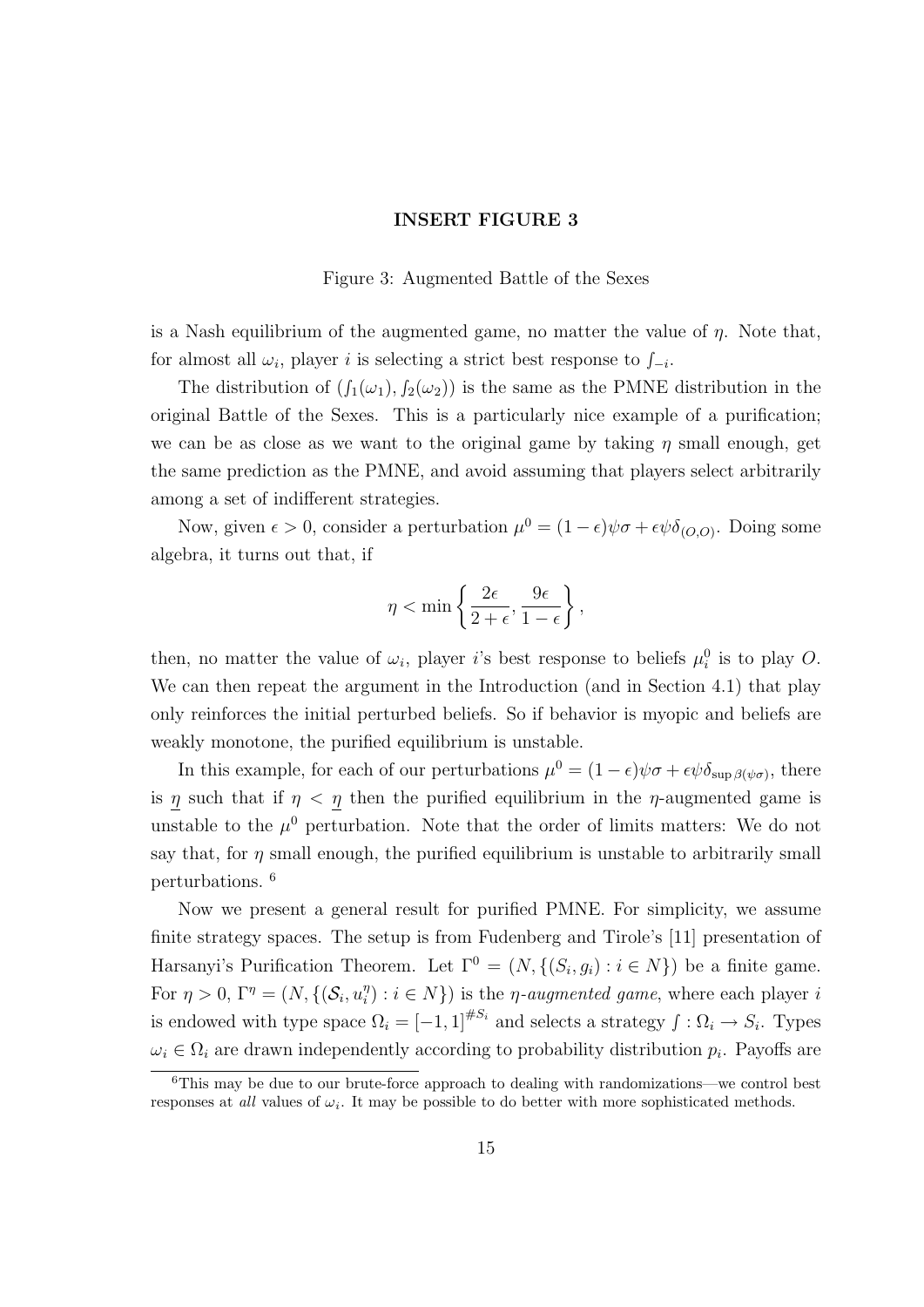$u_i^{\eta}$  $i_{i}^{n}(s_{i}, s_{-i}, \omega_{i}) = g_{i}(s_{i}, s_{-i}) + \eta \omega_{i}(s_{i}).$ 

Harsanyi's Purification Theorem says that, in generic finite games, for any PMNE σ of Γ<sup>0</sup>, there is a collection  $(f^{\eta})_{\eta>0}$  such that: a) for all η,  $f^{\eta}$  is a (pure) equilibrium of  $\Gamma^{\eta}$ ; b) the distributions of  $\int^{\eta}(\omega)$  converge to  $\sigma$  as  $\eta \to 0$ . We shall call  $(\Gamma^{\eta}, \int^{\eta})_{\eta > 0}$ a purification sequence of  $\sigma$ .

We need to control the relative sizes of the perturbations in beliefs and the augmentation of  $\Gamma^0$ . The following definition helps us do that.

**Definition 5** Let  $(N \{ (S_i, u_i) : i \in N \})$  be a game. A mixed-strategy profile  $\sigma$  is **un**stable to an  $\epsilon$ -perturbation for  $\epsilon > 0$  if there is a strategy profile  $\sigma'$  such that any myopic system of behavior and beliefs  $(\mu, \xi)$  with weakly monotone beliefs and  $\mu^0 = (1 - \epsilon)\psi\sigma + \epsilon\psi\sigma'$  remains outside of a neighborhood of  $\psi\sigma$ . That is, there is a neighborhood W of  $\psi \sigma$  in  $\Psi$  such that, for every t,  $\mu(h^t) \notin W$ .

**Theorem 2** Let  $\Gamma^0$  be a finite GSSC, and  $\sigma$  be a Nash Equilibrium of the mixed extension of  $\Gamma^0$  such that at least two players' strategies in  $\sigma$  are properly mixed. Let  $(\Gamma^{\eta}, \int^{\eta})$  be a purification sequence of  $\sigma$ . For any  $\epsilon > 0$ , there is  $\eta > 0$  such that if  $\eta < \eta$  then  $\int^{\eta}$  is unstable to an e-perturbation.

#### Proof: See section 7.

The relative sizes of the perturbations in beliefs ( $\epsilon$ ) and the augmentation of  $\Gamma^0$  $(\eta)$  matters. The purpose of Harsanyi purification is to approximate the PMNE. So, given a source of perturbations (for example, the sequences of  $(O, O)$ ) mentioned in the introduction), any purification that is close enough to the PMNE will not survive.

A number of papers on learning mixed strategy equilibria have focused on purified mixed strategies, see for example Fudenberg and Kreps [9], Ellison and Fudenberg [7], and Ely and Sandholm [8]. Ely and Sandholm [8] also find that the order of limits matters; using best-response dynamics, they show that PMNE in symmetric two-player games are stable when  $\epsilon$  is small relative to  $\eta$ .

Crawford [3, 4, 5] proves that PMNE are unstable in all finite games—under a class of gradient dynamics. Crawford's result depends crucially on players' indifference between the elements in the support of their equilibrium strategies. Crawford's result does not survive in the context of purified mixed strategies—see for example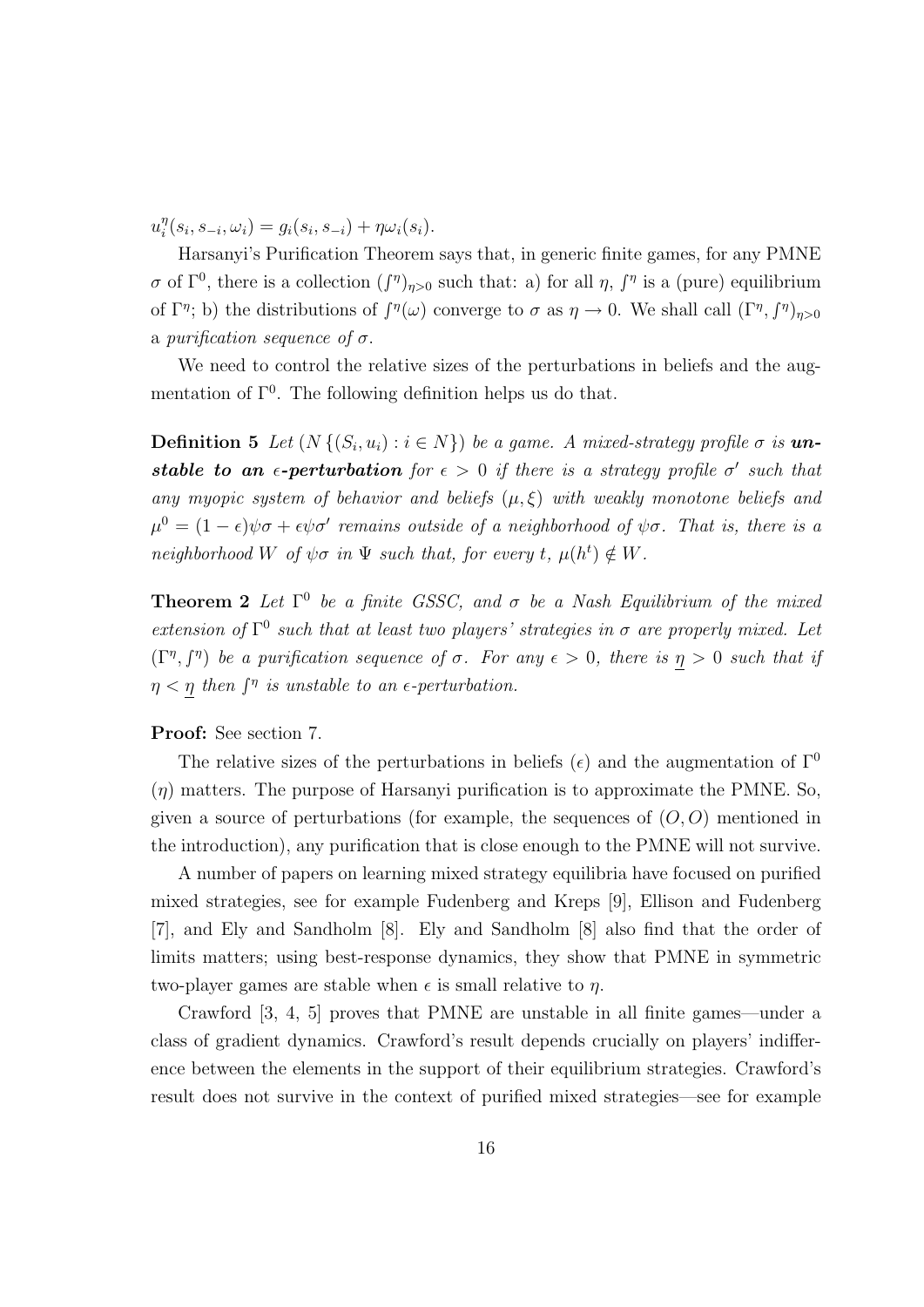Fudenberg and Kreps [9], who prove that PMNE in some of the games studied by Crawford are stable once they are purified. Theorem 2 thus points out an important difference between Crawfords' results and ours.

# 6 Justifying Weakly Monotone Beliefs

We show that, in two specifications that are common in learning models, beliefs are weakly monotone. In particular, we show in (1.) that fictitious-play beliefs are weakly monotone, and in (2.) that beliefs in Bayesian learning are weakly monotone.

1. We shall first describe a model of fictitious play following Chapter 2 in Fudenberg and Levine [10]. Let  $(N, \{(S_i, u_i) : i \in N\})$  be a normal-form game. Fix a player *i*. Let  $\kappa_i^0$  :  $S_{-i} \to \mathbf{R}$  be an exogenous "initial weight function" that is not identically zero. Player i's weight function is updated each period  $t \geq 1$ . So, if play in  $t-1$  is  $\hat{s}_{-i}^{t-1}$  $_{-i}^{t-1}$ , then the period-t weight function is

$$
\kappa_i^t(s_{-i}) = \kappa_i^{t-1}(s_{-i}) + \chi_{\left\{s_{-i}=s_{-i}^{t-1}\right\}}(s_{-i}).
$$
\n(1)

The function  $\chi_{\{s_{-i}=s_{-i}^{t-1}\}}$  takes the value 1 if  $s_{-i} = \hat{s}_{-i}^{t-1}$  $_{-i}^{t-1}$  and 0 if  $s_{-i} \neq \hat{s}_{-i}^{t-1}$  $\frac{t-1}{-i}$ .

Now we can define *fictitious play beliefs*. Player *i*'s beliefs at the null history are

$$
\mu_i(h^0)(s_{-i}) = \frac{\kappa_i^0(s_{-i})}{\sum_{s_{-i} \in S_{-i}} \kappa_i^0(s_{-i})};
$$

and, after history  $h^t = ((s_i^1, s_{-i}^1), (s_i^2, s_{-i}^2) \dots (s_i^t, s_{-i}^t)),$ 

$$
\mu_i(h^t)(s_{-i}) = \frac{\kappa_i^t(s_{-i})}{\sum_{s_{-i} \in S_{-i}} \kappa_i^t(s_{-i})},
$$

where we get the  $\kappa_i^t$  weight function recursively from  $\kappa_i^0$  and  $h^t$  by formula I.

**Proposition 1** Let  $(N, \{(S_i, u_i) : i \in N\})$  be a game where each  $S_i$  is a finite lattice. Fictitious play beliefs in this game are weakly monotone.

**Proof.** Let  $h^t$  be a history, and sup  $[\text{supp }\mu(h^t)] \leq s^{\tau}$ , for  $\tau = t + 1, \ldots T$ . Fix a player *i*. For each subset A of  $S_{-i}$ , let  $\kappa_i^t(A) = \sum_{s_{-i} \in A} \kappa_i^t(s_{-i})$ .

Let  $E \subseteq S_{-i}$  be an increasing set. Case 1. If  $E \cap \text{supp }\mu(h^t) = \emptyset$  then  $\mu(h^t)(E) =$  $0 \leq \mu(h^t)$ . Case 2. If E∩supp  $\mu(h^t) \neq \emptyset$  then, because E is increasing, sup [supp  $\mu(h^t)$ ]  $\in$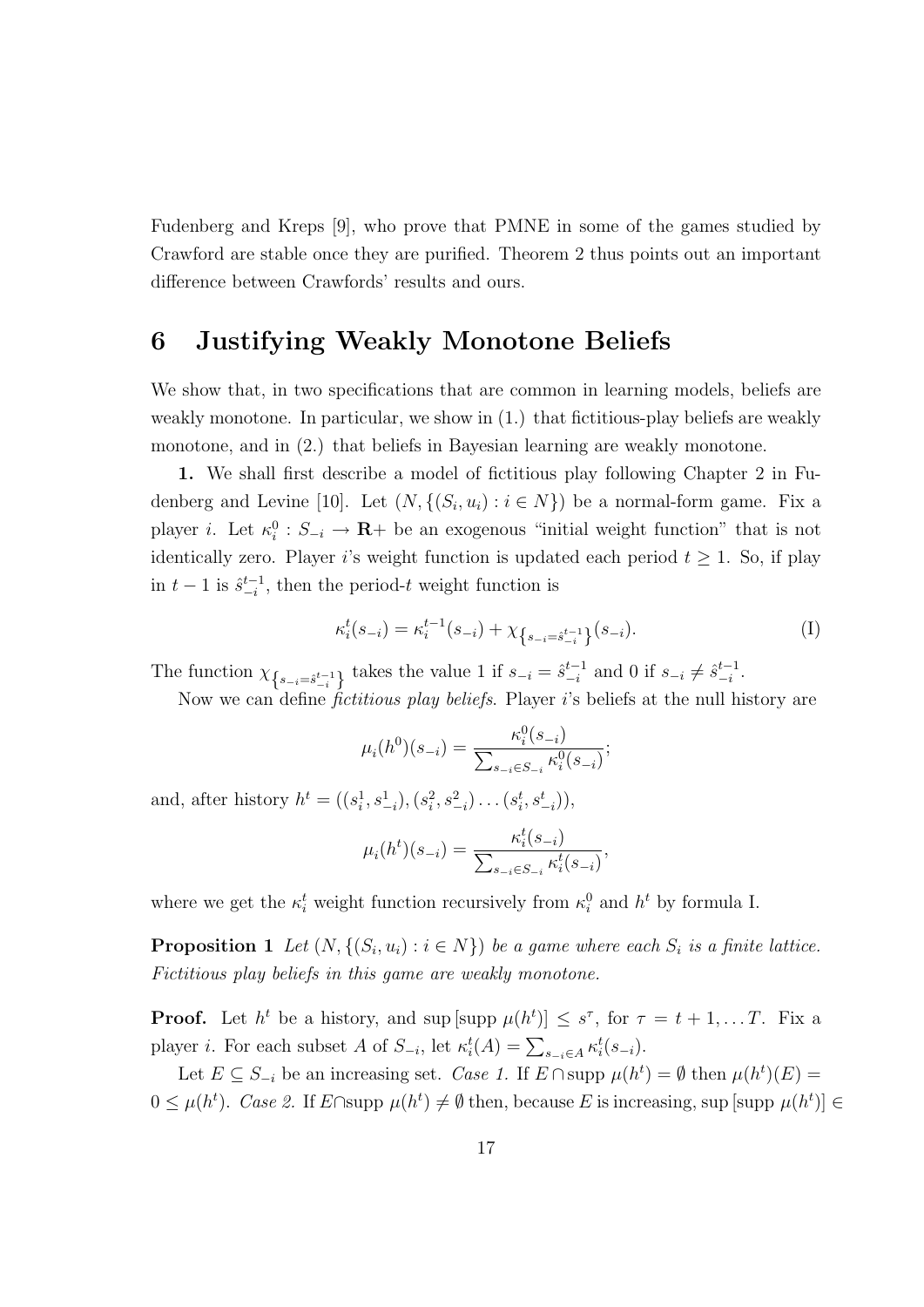E. Then, also because E is increasing,  $s^{\tau} \in E$ , for  $\tau = t + 1, \dots T$ . Then  $\kappa_i^T(E) =$  $(T-t) + \kappa_i^t(E)$ , so

$$
\mu(h^T)(E) = \frac{\kappa_i^T(E)}{\kappa_i^T(S_{-i})}
$$
  
= 
$$
\frac{(T-t)+\kappa_i^t(E)}{(T-t)+\kappa_i^t(S_{-i})}
$$
  

$$
\geq \frac{\kappa_i^t(E)}{\kappa_i^t(S_{-i})}
$$
  
= 
$$
\mu(h^t)(E);
$$

the inequality is because  $x \mapsto (a+x)/(b+x)$  is a monotone increasing function when  $a \leq b$ . We have shown that  $\mu(h^t)(E) \leq \mu(h^T)(E)$  for every increasing set E, so  $\mu(h^t) \leq_{st} \mu(h^T).$ 

2. Now we show that Bayesian updating respects weak monotonicity. Let  $\Pi_i \subset$  $\mathcal{P}(S_{-i})$  be a set of possible (correlated) strategies by i's opponents. Suppose that i has beliefs  $\mu_i \in \mathcal{P}(S_{-i})$  that she obtains from some prior distribution  $\eta_i$  over  $\Pi_i$ . So,  $\eta_i \in \mathcal{P}(\Pi_i)$  and  $\mu_i(B) = \int_{\Pi_i} \pi(B) d\eta_i(\pi)$  for all events  $B \subseteq S_{-i}$ .

We shall suppose that  $\Pi$  is totally ordered. So i has a ranking of possible opponents in terms of how large strategies they will potentially play.

Suppose that, after an event  $E \subseteq S_{-i}$  occurs, i updates her beliefs by Bayes' rule. The updated posterior  $\eta_i|_E \in \mathcal{P}(\Pi_i)$  is

$$
\eta|_E(B) = \frac{\int_B \pi(E) d\eta_i(\pi)}{\int_{\Pi_i} \pi(E) d\eta_i(\pi)},
$$

whenever  $\int_{\Pi_i} \pi(E) d\eta_i(\pi) > 0$ . The resulting updated beliefs  $\mu_i|_E \in \mathcal{P}(S_{-i})$  are defined by  $\mu_i|_E(B) = \int_{\Pi_i} \pi(B) d\eta_i|_E(\pi)$ . When  $\int_{\Pi_i} \pi(E) d\eta_i(\pi) = 0$ ,  $\mu_i|_E$  is arbitrary.

**Theorem 3** Let  $S_{-i}$  be a complete lattice, and let  $E \subseteq [\text{sup} \text{ supp } \mu_i, \text{sup } S_{-i}]$ . If  $\Pi_i$ is totally ordered by first-order stochastic dominance, then  $\mu_i \leq_{st} \mu_i|_E$ .

**Proof.** We shall drop the *i*-subindexes to simplify. Only if  $\int_{\Pi} \pi(E) d\eta(\pi) > 0$  is there something to prove. First we shall prove that  $\eta \leq_{st} \eta|_{E}$ .

Let  $D = \text{supsup } \mu$ , sup  $S_{-i}$ . Let  $B \subseteq \Pi$  be an increasing, measurable set. Because  $\Pi$  is a chain under first-order stochastic dominance, and D is an increasing set,  $\pi(D) \leq \hat{\pi}(D)$  for all  $\pi \in B^c$ ,  $\hat{\pi} \in B$  (since  $\pi \leq_{st} \hat{\pi}$ ). Then, integrating over  $\hat{\pi} \in B$  on both sides,  $\int_B \pi(D) d\eta(\hat{\pi}) = \pi(D) \int_B d\eta(\hat{\pi}) \le \int_B \hat{\pi}(D) d\eta(\hat{\pi});$  so  $\pi(D)\eta(B) \le$  $\int_B \hat{\pi}(D) d\eta(\hat{\pi})$  for any  $\pi \in B^c$ . Similarly,  $\eta(B) \int_{B^c} \pi(D) d\eta(\pi) \leq \eta(B^c) \int_B \hat{\pi}(D) d\eta(\hat{\pi})$ .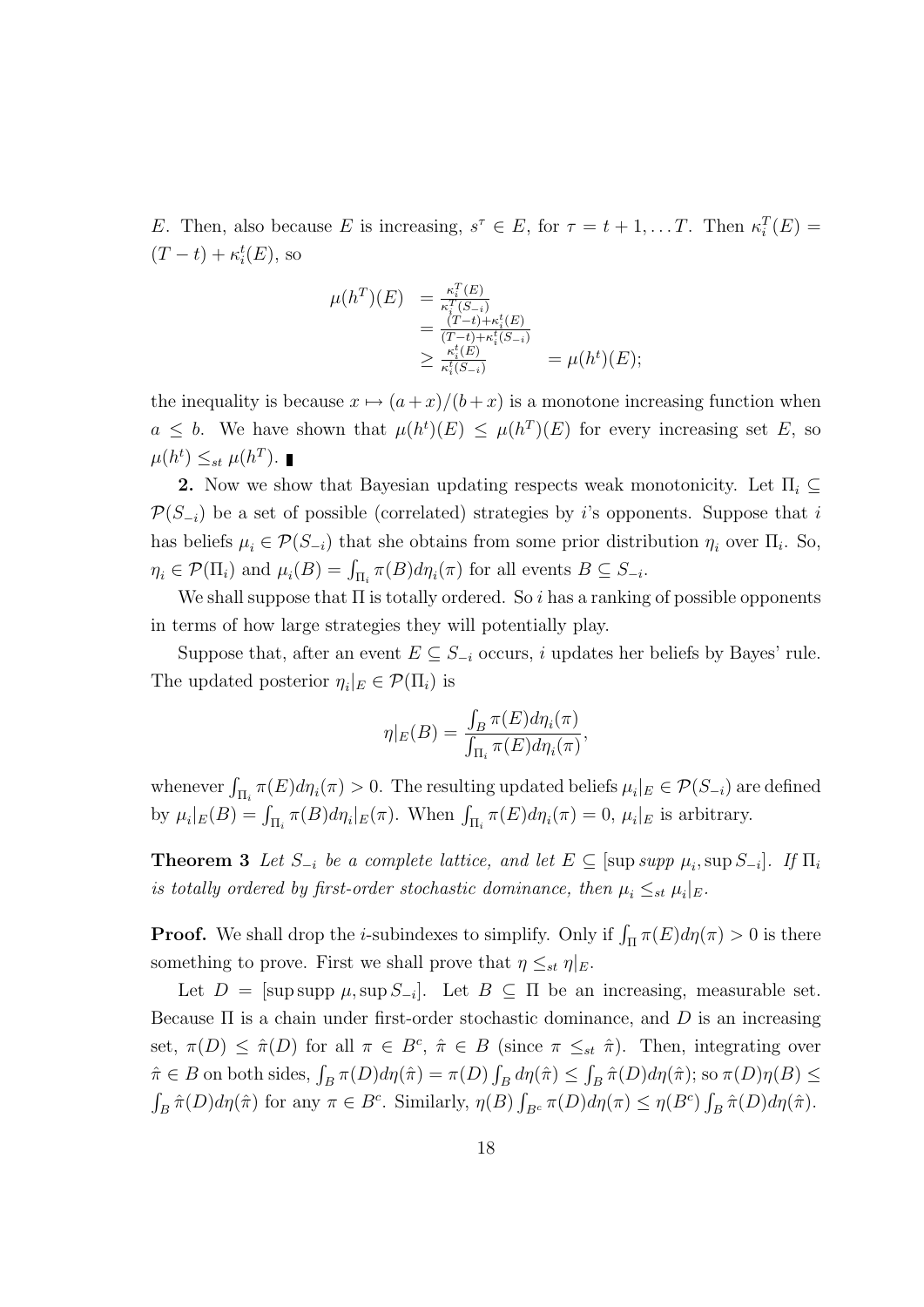Now,  $\mu(E) = \int_{\Pi} \pi(E) d\eta(\pi) > 0$  implies that  $\int_{\Pi} \pi(E) d\eta(\pi) = \int_{\Pi} \pi(D) d\eta(\pi)$ , or we would not get  $\int_{\Pi} \pi([\inf S_{-i}, \sup \sup \mu])d\eta(\pi) = \mu([\inf S_{-i}, \sup \sup \mu]) = 1$ . So,  $\eta(B) \int_{B^c} \pi(E) d\eta(\pi) \leq \eta(B^c) \int_B \hat{\pi}(E) d\eta(\hat{\pi})$ . Then,

$$
\eta(B)\frac{\int_{B^c} \pi(E)d\eta(\pi)}{\int_{\Pi} \pi(E)d\eta(\pi)} \leq \eta(B^c)\frac{\int_B \hat{\pi}(E)d\eta(\hat{\pi})}{\int_{\Pi} \pi(E)d\eta(\pi)},
$$

which implies that  $\eta(B)\eta|_E(B^c) \leq \eta(B^c)\eta|_E(B)$ . But  $\eta|_E(B) + \eta|_E(B^c) = \eta(B) + \eta(B^c)$  $\eta(B^c) = 1$ , so  $\eta(B) \leq \eta|_E(B)$ . The increasing event B is arbitrary, so  $\eta(B) \leq_{st}$  $\eta|_E(B)$ .

Let F be an increasing event in  $S_{-i}$ , then the map  $\pi \mapsto \pi(F)$  is monotone increasing, as  $\Pi$  is ordered by first-order stochastic dominance. Then,  $\eta \leq_{st} \eta|_E$  implies that  $\int_{\Pi} \pi(F) d\eta(\pi) \leq \int_{\Pi} \pi(F) d\eta|_E(\pi)$ . By the definition of the player's beliefs over  $S_{-i}$ , then,  $\mu(F) \leq \mu|_E(F)$ . So,  $\mu \leq \mu|_E$ .

The requirement that  $\Pi_i$  is totally ordered does not imply that the resulting beliefs are totally ordered, only that all priors are ranked according to the "aggressiveness" of the potential strategies.

The problem with the strong monotonicity condition "any larger play produce larger beliefs" [14] is that it will not hold under Bayesian updating unless priors are ordered according to monotone likelihood ratio [16].

# 7 Proofs

The proof of Theorem 1 requires two preliminary lemmas. Lemma 2 is of some interest independent of Theorem 1. Both lemmas are used in the proof of Theorem 2 as well.

**Lemma 1** Let X be a lattice and  $A \subseteq X$  a subcomplete sublattice. Let  $p \in \mathcal{P}(X)$  be properly mixed, and such that supp  $p \subseteq A$ . If  $\lambda \in (0,1)$  then  $p \lt_{st} (1-\lambda)p + \lambda \delta_{\sup A} \lt_{st}$  $\delta_{\sup A}$ .

**Proof.** Let E be an increasing subset of X. Since A is a subcomplete sublattice,  $\sup A \in A$ . Case 1. If  $E \cap A = \emptyset$ , then  $p(E) = \delta_{\sup A}(E) = 0$ , so  $[(1 - \lambda)p + \lambda \delta_{\sup A}](E) =$ 0. Case 2. If there is  $x \in E \cap A$ , then  $x \le \sup A$ , so  $\sup A \in E$ , as E is increasing.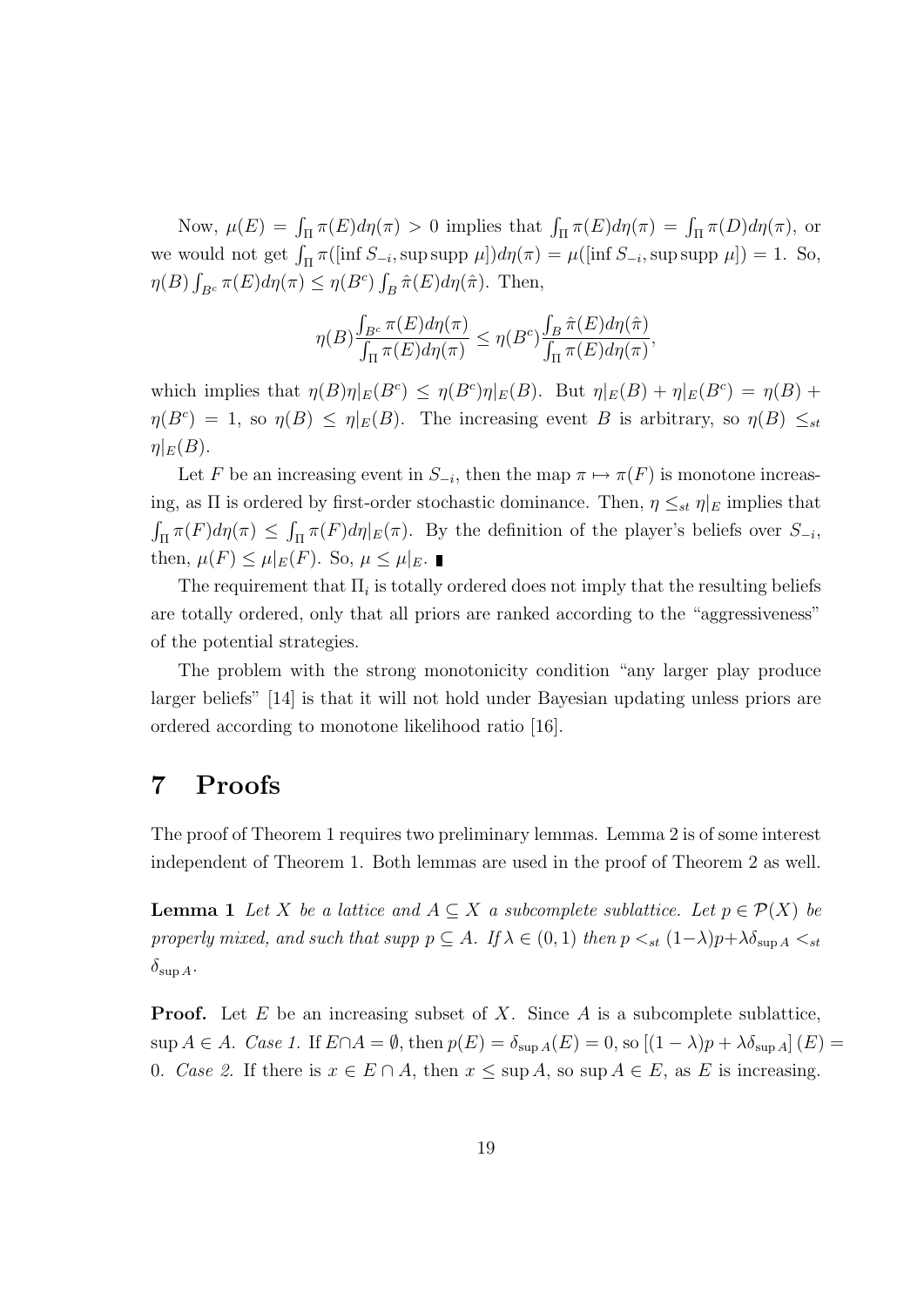Then  $\delta_{\sup A}(E) = 1$ , which implies that

$$
p(E) = (1 - \lambda)p(E) + \lambda p(E) \le (1 - \lambda)p(E) + \lambda
$$
  
=  $(1 - \lambda)p(E) + \lambda \delta_{\sup A}(E) \le 1 = \delta_{\sup A}(E).$ 

In either case, then,  $p(E) \le [(1 - \lambda)p + \lambda \delta_{\sup A}] (E) \le \delta_{\sup A}(E)$  for every increasing set E, so  $p \leq_{st} (1 - \lambda)p + \lambda \delta_{\sup A} \leq_{st} \delta_{\sup A}$ .

Now we show that the inequalities are strict. Let  $\tilde{E} = \{x \in X : \sup A \le x\}.$ Observe that  $\sup A \in \tilde{E}$ . Since p is properly mixed,  $p(\tilde{E}) = p\left[\tilde{E} \cap \text{supp}(p)\right] \le$  $p({\text{sup }A}) < 1$ . Then,

$$
p(\tilde{E}) = (1 - \lambda)p(\tilde{E}) + \lambda p(\tilde{E}) < (1 - \lambda)p(\tilde{E}) + \lambda < 1 = \delta_{\sup A}(\tilde{E}).
$$

So,  $p \leq_{st} (1 - \lambda)p + \lambda \delta_{\text{sup }A} \leq_{st} \delta_{\text{sup }A}$ .

**Lemma 2** Let  $\Gamma = (N, \{(S_i, u_i) : i \in N\})$  be a GSC. Suppose  $\sigma$  is a PMNE, and that

$$
\sup \beta(\psi \sigma) \le \inf \beta((1 - \epsilon)\psi \sigma + \epsilon \psi \delta_{\sup \beta(\psi \sigma)})
$$
 (II)

for some  $\epsilon > 0$ ; then  $\sigma$  is unstable to an  $\epsilon$ -perturbation.

**Proof.** Let  $\mu^0 = (1 - \epsilon)\psi\sigma + \epsilon\psi\delta_{\sup\beta(\psi\sigma)}$ . Since  $\Gamma$  is a GSC,  $\beta$  is non-empty-, subcomplete- and sublattice-valued. Also, the support of  $\sigma$  is contained in  $\beta(\psi\sigma)$ . Then, by Lemma 1,  $\psi \sigma \langle_{st} \mu^0 \langle_{st} \psi \delta_{\sup \beta(\psi \sigma)} \rangle$ .

Let  $(\mu, \xi)$  be a system of myopic behavior and monotone beliefs, with initial beliefs  $\mu^0$ . Fix a sequence of realizations of type profiles  $(\omega^1, \omega^2, \ldots) = \omega^{\infty} \in \Omega^{\infty}$ . We will show by induction that, if the sequence  $\{s^t\}$  with  $s^t = \xi(\omega^t, \mu(h^{t-1}))$  is the realized play, then  $\sup \beta(\psi \sigma) \leq s^t$  and  $\mu^0 \leq_{st} \mu^t$  for every t.

First, we will show that  $\sup \beta(\psi \sigma) \leq s^1$  and that  $\mu^0 \leq_{st} \mu^1 = \mu(h^1)$ . By hypothesis,  $\sup \beta(\psi \sigma) \leq \tilde{s}$  for all  $\tilde{s} \in \beta(\mu^0)$ . Then,  $\sup \beta(\psi \sigma) \leq s^1$ , as behavior is myopic, so sup supp  $\sigma \leq s^1$ . Since  $h^1 = (\emptyset, s^1)$ , this implies, by monotonicity of beliefs, that  $\mu^0 \leq_{st} \mu^1 = \mu(h^1)$ , completing the first step of the proof by induction.

Second, suppose that for a given  $t \geq 1$ ,  $\mu^0 \leq_{st} \mu^{t-1} = \mu(h^{t-1})$ , and sup  $\beta(\psi \sigma) \leq s^{\tau}$ for  $\tau = 1, 2, \ldots t - 1$ . Γ is a GSC, so the map  $\psi \sigma \mapsto \inf \beta(\psi \sigma)$  is monotone increasing (see e.g. Topkis [22]). Then,  $\psi \sigma \langle_{st} \mu^0 \rangle \langle_{st} \mu^{t-1}$  implies that

$$
\sup \beta(\psi \sigma) \le \inf \beta(\mu^0) \le \inf \beta(\mu^{t-1}) \le \xi(\omega^t, \mu^{t-1}) = s^t.
$$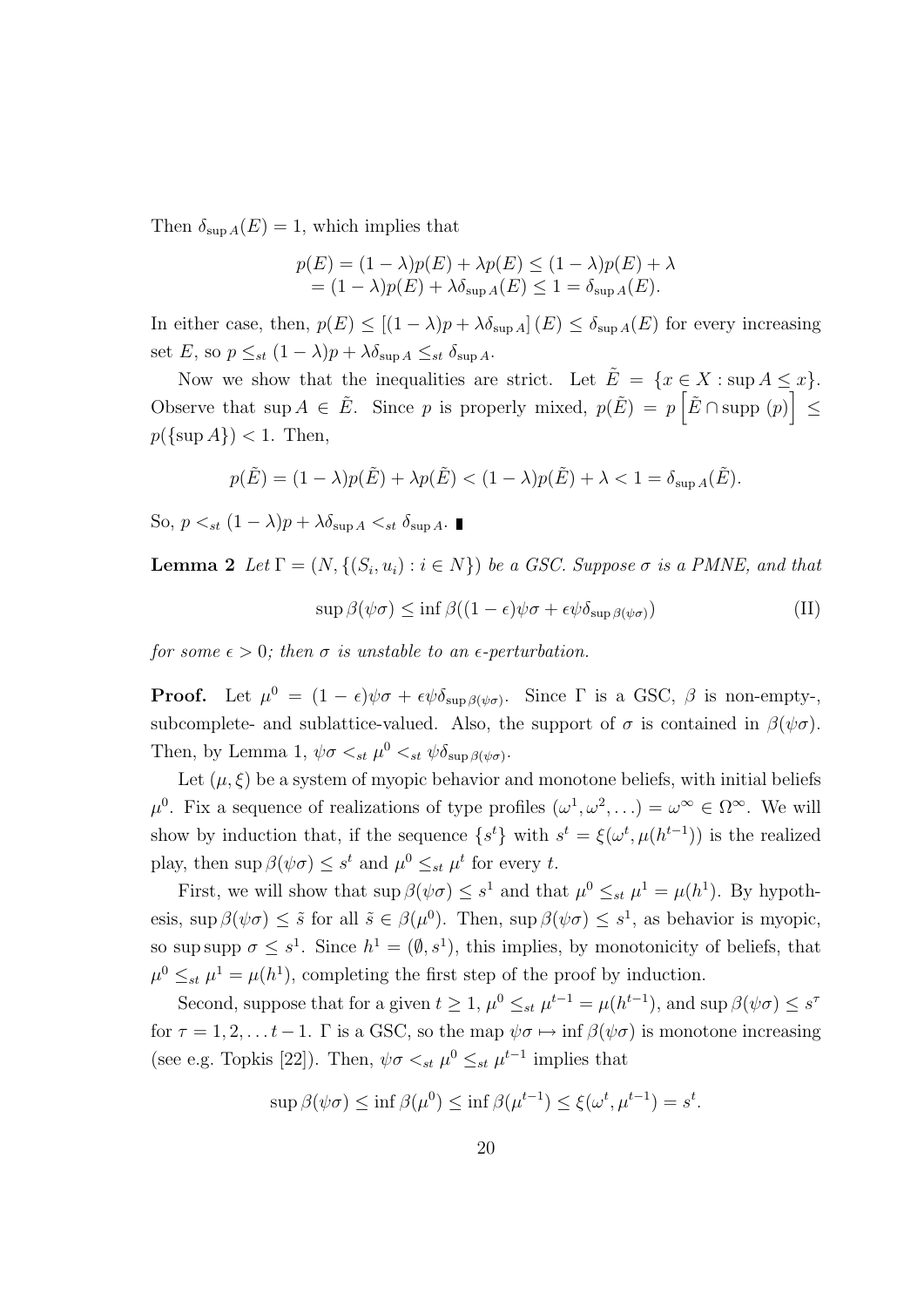This inequality, and the inductive hypothesis, imply that  $\mu^0 \leq_{st} \mu^{t+1} = \mu(h^t)$ , as beliefs are weakly monotone. By induction then, for every t, both  $\mu^t$  and the copy in belief space of the distribution of  $\omega \mapsto \xi(\omega, h^t)$  are larger than  $\mu^0$ .

Let  $W = [\mu^0, \psi \delta_{\sup S}]^c = \{p \in \Psi : \mu^0 \leq_{st} p\}^c$ . By the remark in Section 2, W is a weak open neighborhood of  $\psi \sigma$  in  $\Psi$ . We have shown that W satisfies the condition in the definition of unstable to an  $\epsilon$ -perturbation.

Remark: If a strategy profile  $\sigma$  is unstable to an  $\epsilon$ -perturbation for all  $\epsilon > 0$ , then it is unstable. To see this, note that that  $(1 - \epsilon)\psi \sigma + \epsilon \psi \sigma' \rightarrow \psi \sigma$  as  $\epsilon \rightarrow 0$ . <sup>7</sup> Then, given a neighborhood V of  $\psi \sigma$ , there is  $\epsilon \in (0,1)$  such that  $\mu^0 = (1-\epsilon)\psi \sigma + \epsilon \psi \sigma' \in V$ . Hence, for any neighborhood there is a point  $\mu^0$  such that, if the dynamics start at  $\mu^0$ , then the state of the system never lies in a neighborhood W of  $\psi\sigma$ . Therefore, learning never approaches  $\psi \sigma$ .<sup>8</sup>

**Proof of Theorem 1.** Let  $\epsilon > 0$ , and consider any PMNE  $\sigma$  in the conditions of the Theorem. We shall prove that the inequality II in Lemma 2 is satisfied.

Fix  $i \in N$  and let  $\hat{\mu}_i = (1 - \epsilon)\psi_i \sigma + \epsilon \psi_i \delta_{\text{[sup }} \beta(\psi \sigma)]$ . Since at least two players select a properly mixed strategy,  $\psi_i \sigma$  is properly mixed.  $\Gamma$  is a GSC, so  $\beta_i(\hat{\mu}_i)$  is a subcomplete sublattice, and supp  $(\psi_i \sigma) \subseteq [\beta(\psi \sigma)]_{-i}$  because  $\sigma$  is a Nash equilibrium. Then, Lemma 1 implies that  $\psi_i \sigma \langle_{st} \hat{\mu}_i$ .

Let  $T = \{\psi_i \sigma, \hat{\mu}_i\}$ , and  $\mathcal{U}_i : S_i \times T \to \mathbf{R}$  be defined by  $\mathcal{U}_i(s_i, \tau) = \int_{S_{-i}} u_i(s_i, s_{-i}) d\tau(s_{-i}).$ Hence,  $\beta_i(\tau) = \operatorname{argmax}_{s_i \in S_i} \mathcal{U}_i(s_i, \tau)$  for  $\tau \in T$ .

We claim that  $\mathcal{U}_i$  satisfies the strict single crossing property in  $(s_i, \tau)$ . Let  $s_i < s'_i$ and suppose  $\mathcal{U}_i(s'_i, \psi_i \sigma) - \mathcal{U}_i(s_i, \psi_i \sigma) \geq 0$ . Since  $\psi_i \sigma \langle s_t, \hat{\mu}_i \rangle$  to show that the strict single-crossing property holds, we must show that  $\mathcal{U}_i(s'_i, \hat{\mu}_i) - \mathcal{U}_i(s_i, \hat{\mu}_i) > 0$ . Denote by  $l: S_{-i} \to \mathbf{R}$  the function  $s_{-i} \mapsto [u_i(s'_i, s_{-i}) - u_i(s_i, s_{-i})]$ . So, for any  $\tau \in T$ ,

$$
\mathcal{U}_{i}(s'_{i},\tau) - \mathcal{U}_{i}(s_{i},\tau) = \int_{S_{-i}} [u_{i}(s'_{i}, s_{-i}) - u_{i}(s_{i}, s_{-i})] d\tau(s_{-i}) = \int_{S_{-i}} l(s_{-i}) d\tau(s_{-i}).
$$
  
\nNow, 
$$
\mathcal{U}_{i}(s'_{i}, \hat{\mu}_{i}) - \mathcal{U}_{i}(s_{i}, \hat{\mu}_{i}) =
$$

$$
(1 - \epsilon) \int_{S_{-i}} l(s_{-i}) d\sigma_{-i}(s_{-i}) + \epsilon \int_{S_{-i}} l(s_{-i}) d\delta_{\sup \beta(\psi \sigma)_{-i}}(s_{-i})
$$

$$
= (1 - \epsilon) [\mathcal{U}_{i}(s'_{i}, \psi_{i} \sigma) - \mathcal{U}_{i}(s_{i}, \psi_{i} \sigma)] + \epsilon l(\sup \beta(\psi \sigma)_{-i}).
$$

<sup>7</sup>Since, for any bounded, continuous, real-valued g,  $(1 - \epsilon) \int g d\sigma + \epsilon \int g d\sigma' \rightarrow \int g d\sigma$ .

<sup>&</sup>lt;sup>8</sup>In fact, in our results the copy of the distribution of  $\omega \mapsto \xi(\omega, \mu(h^t))$  in belief space is not in W either.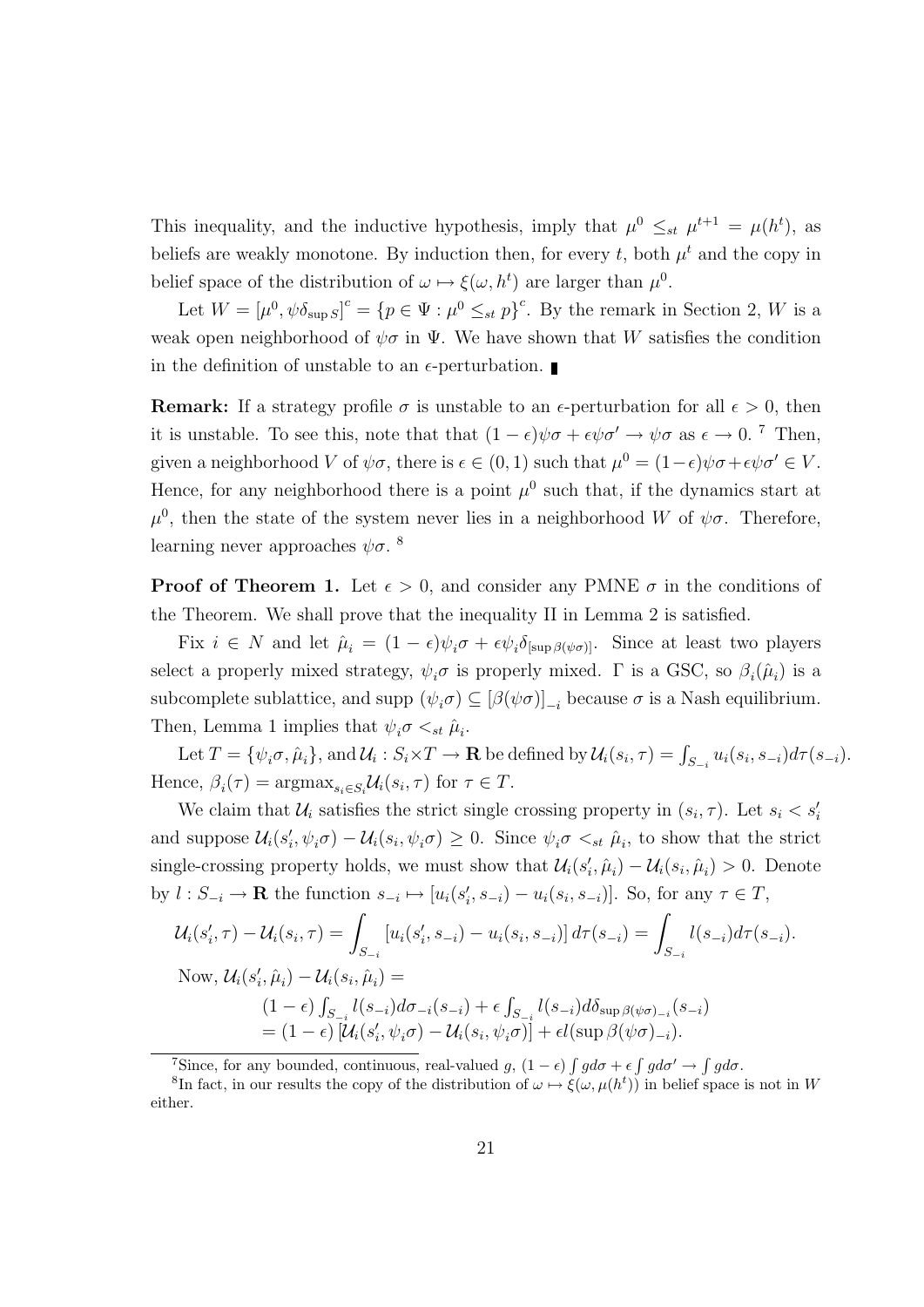Suppose, by way of contradiction, that  $\mathcal{U}_i(s'_i, \hat{\mu}_i) - \mathcal{U}_i(s_i, \hat{\mu}_i) \leq 0$ . Then  $\mathcal{U}_i(s'_i, \psi_i \sigma)$  –  $\mathcal{U}_i(s_i, \psi_i \sigma) \geq 0$  implies that  $l(\sup \beta(\psi \sigma)_{-i}) \leq 0$ .

Note that l is strictly increasing because  $\Gamma$  is a GSSC. Then  $l(s_{-i}) < 0$  for all  $s_{-i} \in \beta(\psi \sigma)_{-i} \setminus \{ \sup \beta(\psi \sigma)_{-i} \}, \text{ as } l(\sup \beta(\psi \sigma)_{-i}) \leq 0.$  We claim that

$$
\sigma_{-i}(\beta(\psi\sigma)_{-i}\backslash \{\sup \beta(\psi\sigma)_{-i}\})=0.
$$

To see this, note that  $\sigma_{-i}(\beta(\psi\sigma)_{-i}\setminus \{\sup \beta(\psi\sigma)_{-i}\}) > 0$  and  $l(s_{-i}) < 0$  for all  $s_{-i} \in$  $\beta(\psi\sigma)_{-i}\setminus \{\sup \beta(\psi\sigma)_{-i}\}\$ imply that

$$
0 > \int_{\beta(\psi\sigma)_{-i}\setminus {\sup_{\beta(\psi\sigma)_{-i}}}} l(s_{-i}) d\sigma_{-i}(s_{-i})
$$
  
\n
$$
\geq \int_{S_{-i}} l(s_{-i}) d\sigma_{-i}(s_{-i})
$$
  
\n
$$
= \mathcal{U}_i(s'_i, \psi_i\sigma) - \mathcal{U}_i(s_i, \psi_i\sigma).
$$

The second inequality follows from  $l(\sup \beta(\psi \sigma)_{-i}) \leq 0$  and supp  $\sigma_{-i} \subseteq \beta(\psi \sigma)_{-i}$ . But this violates that  $\mathcal{U}_i(s'_i, \psi_i \sigma) - \mathcal{U}_i(s_i, \psi_i \sigma) \geq 0$ , so it must be that  $\sigma_{-i}(\beta(\psi \sigma)_{-i})$  {sup  $\beta(\psi \sigma)_{-i}$ }) = 0.

But supp  $\sigma_{-i} \subseteq \beta(\psi \sigma)_{-i}$ , as  $\sigma$  is a Nash equilibrium. Then  $\sigma_{-i}(\sup \beta(\psi \sigma)_{-i}) = 1$ , which is a contradiction because  $\sigma$  is properly mixed. This shows that  $\mathcal{U}_i$  satisfies the strict single-crossing property.

The strict single crossing of  $\mathcal{U}_i$  implies, by Milgrom and Shannon's [17] Monotone Selection Theorem, that  $x \leq x'$  for every  $x \in \beta_i(\psi \sigma)$  and  $x' \in \beta_i(\hat{\mu})$ . Thus  $\sup \beta_i(\psi \sigma) \leq \inf \beta_i(\hat{\mu})$ . This is true for all *i*, hence inequality II in Lemma 2 is satisfied.

**Proof of Theorem 2.** In Step 1 we prove a mini-lemma, which we then use in Step 2 to prove the theorem.

STEP 1. Let  $(\mu_i^{\eta})$  $\psi_i^{\eta}$ <sub> $\eta_{i>0}$ </sub> be any collection of beliefs in  $\Psi_i$  such that  $\mu_i^{\eta} \to \mu_i$ , for some  $\mu_i \in \Psi_i$ , as  $\eta \to 0$ . We shall first show that there is  $\hat{\eta}$  with the property that, for all  $\eta < \hat{\eta}$ , if  $\int_i$  is a best response to  $\mu_i^{\eta}$  $i_i^{\eta}$  in the  $\eta$ -augmented game, then  $f_i(\omega_i) \in \beta_i(\mu_i)$  for all  $\omega_i$ ; where  $\beta_i(\mu_i) \subseteq S_i$  is the set of best responses to  $\mu_i$  in  $\Gamma^0$ .

Let

$$
k = \inf \left\{ \int_{S_{-i}} g_i(\tilde{s}_i, s_{-i}) d\mu_i(s_{-i}) - \int_{S_{-i}} g_i(s_i, s_{-i}) d\mu_i(s_{-i}) : s_i \notin \beta_i(\mu_i), \tilde{s}_i \in \beta_i(\mu_i) \right\}.
$$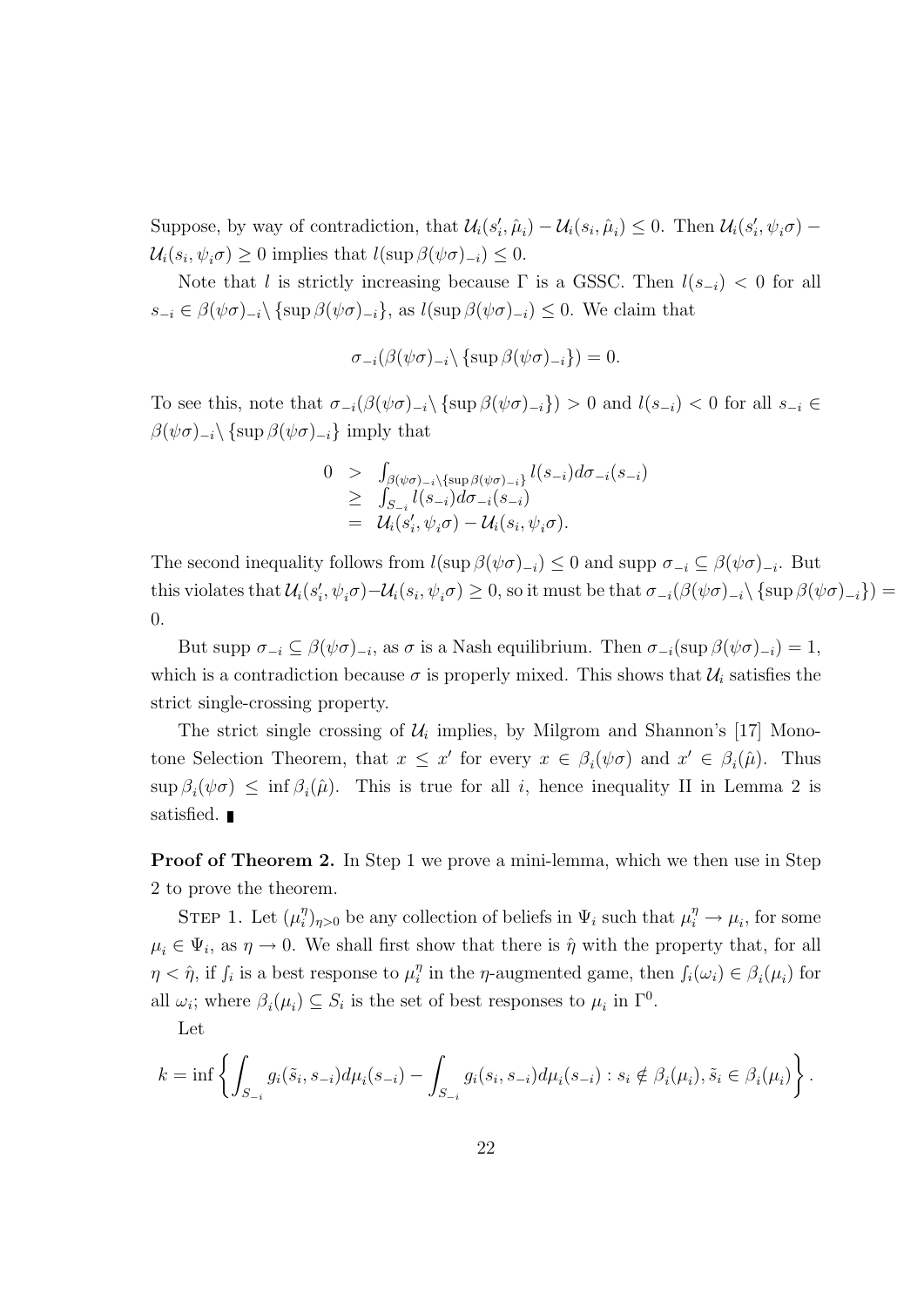Since  $S_i$  is finite,  $k > 0$ . Let  $0 < \eta' < k/4$  and let  $\eta'' > 0$  be such that, if  $0 < \eta < \eta''$ then  $|\int_{S_{-i}} g_i(s_i, s_{-i}) d\mu_i(s_{-i}) - \int_{S_{-i}} g_i(s_i, s_{-i}) d\mu_i^{\eta}(s_{-i})| < k/4$  for all  $s_i \in S_i$ , which again is possible because  $S_i$  is finite. Let  $\hat{\eta} = \min \{ \eta', \eta'' \}.$ 

Let  $s_i \notin \beta_i(\mu_i)$ ,  $\tilde{s}_i \in \beta_i(\mu_i)$ , and  $\eta < \hat{\eta}$ . The gain to playing  $\tilde{s}_i$  over  $s_i$  in the  $\eta$ augmented game, and in state  $\omega_i$ , is  $\int_{S_{-i}} u_i^{\eta}$  $i^{\eta}(\tilde{s}_i, s_{-i}, \omega_i) d\mu_i^{\eta}(s_{-i}) - \int_{S_{-i}} u_i^{\eta}$  $i<sup>η</sup>(s<sub>i</sub>, s<sub>-i</sub>, \omega<sub>i</sub>)dμ<sup>η</sup><sub>i</sub>(s<sub>-i</sub>) =$ 

$$
\int_{S_{-i}} g_i(\tilde{s}_i, s_{-i}) d\mu_i^{\eta}(s_{-i}) - \int_{S_{-i}} g_i(s_i, s_{-i}) d\mu_i^{\eta}(s_{-i}) + \eta \left[\omega_i(\tilde{s}_i) - \omega_i(s_i)\right]
$$
\n
$$
\geq \int_{S_{-i}} g_i(\tilde{s}_i, s_{-i}) d\mu_i^{\eta}(s_{-i}) - \int_{S_{-i}} g_i(\tilde{s}_i, s_{-i}) d\mu_i(s_{-i}) + \int_{S_{-i}} g_i(\tilde{s}_i, s_{-i}) d\mu_i(s_{-i}) - \int_{S_{-i}} g_i(s_i, s_{-i}) d\mu_i(s_{-i}) + \int_{S_{-i}} g_i(s_i, s_{-i}) d\mu_i(s_{-i}) - \int_{S_{-i}} g_i(s_i, s_{-i}) d\mu_i^{\eta}(s_{-i}) - 2\eta
$$
\n
$$
> -k/4 + k - k/4 - 2k/4 = 0.
$$

The first inequality obtains because  $\omega_i(s_i), \omega_i(\tilde{s}_i) \in [-1, 1]$ , the second because  $\eta < \hat{\eta}$ .

We have shown that, for all  $\eta < \hat{\eta}$ , no matter the value of  $\omega_i$ , any  $\hat{s}_i \in \beta_i(\mu_i)$  is a better response to  $\mu_i^{\eta}$  $\eta_i^{\eta}$  than any  $s_i \notin \beta_i(\mu_i)$ . As  $\int_i^{\eta}$  $\mathbf{r}_i^{\eta}$  is a best response to beliefs  $\mu_i^{\eta}$  $\frac{\eta}{i},$ this implies that  $\int_i^{\eta}$  $\hat{\theta}_i^{\eta}(\omega_i) \in \beta_i(\mu_i)$  for all  $\omega_i$ .

STEP 2. For each  $\eta$ , let  $\sigma_i^{\eta}$  be the distribution of  $\int_i^{\eta}$  $\int_i^{\eta} (\omega_i)$ . Note that, for all  $\eta$ ,  $\int_{i}^{\eta}$  $i_i^{\eta}$  is a best response to beliefs  $\psi_i \sigma^{\eta}$ , and  $\sigma = \lim_{\eta \to 0} \sigma^{\eta}$ , as  $(\Gamma^{\eta}, \int^{\eta})$  is a purification sequence of  $\sigma$ . By Step 1, there is  $\hat{\eta}$  such that, if  $\eta < \hat{\eta}$ , then  $\int_{i}^{\eta}$  $\hat{\sigma}_i^{\eta}(\omega_i) \in \beta_i(\psi_i \sigma)$  for all  $\omega_i \in \Omega_i$ . In particular,  $\int_i^{\eta}$  $\sum_{i}^{\eta}(\omega_i) \leq \sup \beta_i(\psi_i \sigma)$  for all  $\omega_i \in \Omega_i$ .

Let  $\tilde{J}_i^{\eta}$  be a best response to beliefs  $\nu = (1 - \epsilon)\psi_i \sigma + \epsilon \psi_i \delta_{\sup \beta(\psi \sigma)}$ , in the  $\eta$ augmented game. Beliefs  $\nu$  do not depend on  $\eta$ , so applying Step 1 with  $\mu^{\eta} = \nu$ for all  $\eta$ , there is  $\tilde{\eta}$  such that, if  $\eta < \tilde{\eta}$  then  $\tilde{f}_i^{\eta}$  $\hat{u}_i^{\eta}(\omega_i) \in \beta_i(\nu)$  for all  $\omega_i$ . In particular, inf  $\beta_i(\nu) \leq \tilde{J}_i^{\eta}$  $\int_i^{\eta} (\omega_i)$  for all  $\omega_i$ .

Let  $\eta = \min \{\hat{\eta}, \tilde{\eta}\}\$ . Repeating the argument in the proof of Theorem 1, we have that sup  $\beta(\psi \sigma) \leq \inf \beta(\nu)$ . Then, if  $\eta < \eta$ , for every i and  $\omega_i, \tilde{\omega}_i \in \Omega_i$ ,  $\int_i^{\eta}$  $\tilde{J}_i^{\eta}(\omega_i) \leq \tilde{J}_i^{\eta}$  $\int_i^{\eta}(\tilde{\omega_i})$ . By Lemma 2, we are done.

# References

- [1] C. D. Aliprantis and K. C. Border. Infinite Dimensional Analysis. Springer-Verlag, 1999.
- [2] M. Benaim and M. W. Hirsch. Mixed equilibria and dynamical systems arising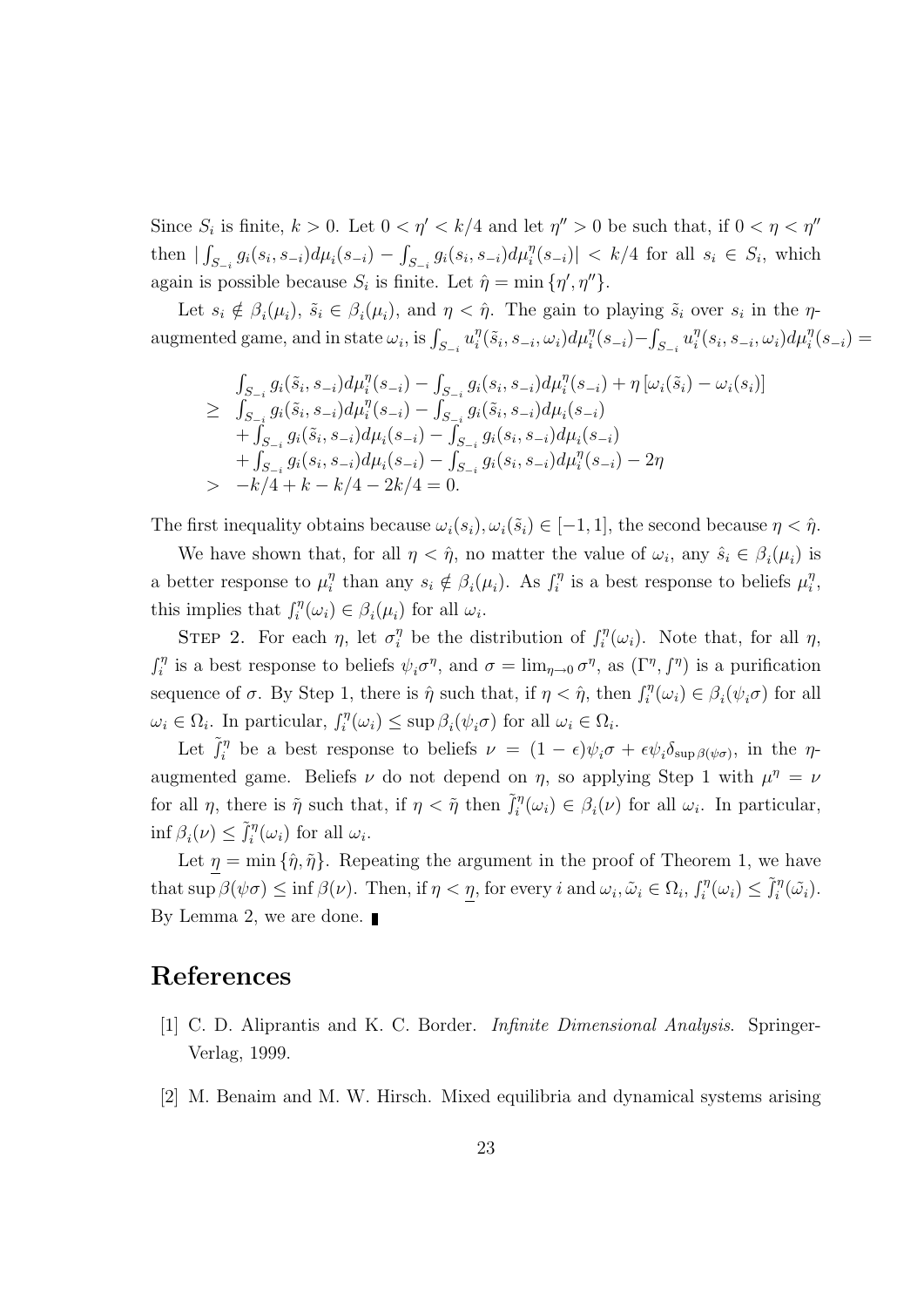from fictitious play in perturbed games. Games and Economic Behavior, 29(1-2): 36–72, Oct. 1999.

- [3] V. P. Crawford. Learning the optimal strategy in a zero-sum game. Econometrica, 42(5):885–891, sept 1974.
- [4] V. P. Crawford. Learning behavior and mixed-strategy nash equilibria. Journal of Economic Behavior and Organization, 6(1):69–78, march 1985.
- [5] V. P. Crawford. Learning and mixed-strategy equilibria in evolutionary games. Journal of Theoretical Biology, 140(4):537–550, oct 1989.
- [6] F. Echenique. Mixed equilibria in games of strategic complements. Economic Theory, 22(3):33–44, 2003.
- [7] G. Ellison and D. Fudenberg. Learning purified mixed equilibria. Journal of Economic Theory, 90(1):84–115, Jan. 2000.
- [8] J. Ely and W. Sandholm. Evolution with diverse preferences. mimeo, 2001.
- [9] D. Fudenberg and D. M. Kreps. Learning mixed equilibria. Games and Economic Behavior, 5(3):320–67, July 1993.
- [10] D. Fudenberg and D. K. Levine. The theory of learning in games. MIT Press Series on Economic Learning and Social Evolution, vol. 2. Cambridge and London: MIT Press, 1998.
- [11] D. Fudenberg and J. Tirole. *Game Theory*. MIT Press, 1991.
- [12] M. W. Hirsch and S. Smale. Differential Equations, Dynamical Systems, and Linear Algebra. Academic Press, 1974.
- [13] J. Hofbauer and E. Hopkins. Learning in perturbed asymmetric games. mimeo, 2001.
- [14] H. A. Hopenhayn and E. C. Prescott. Stochastic monotonicity and stationary distributions for dynamic economies. Econometrica, 60(6):1387–1406, 1992.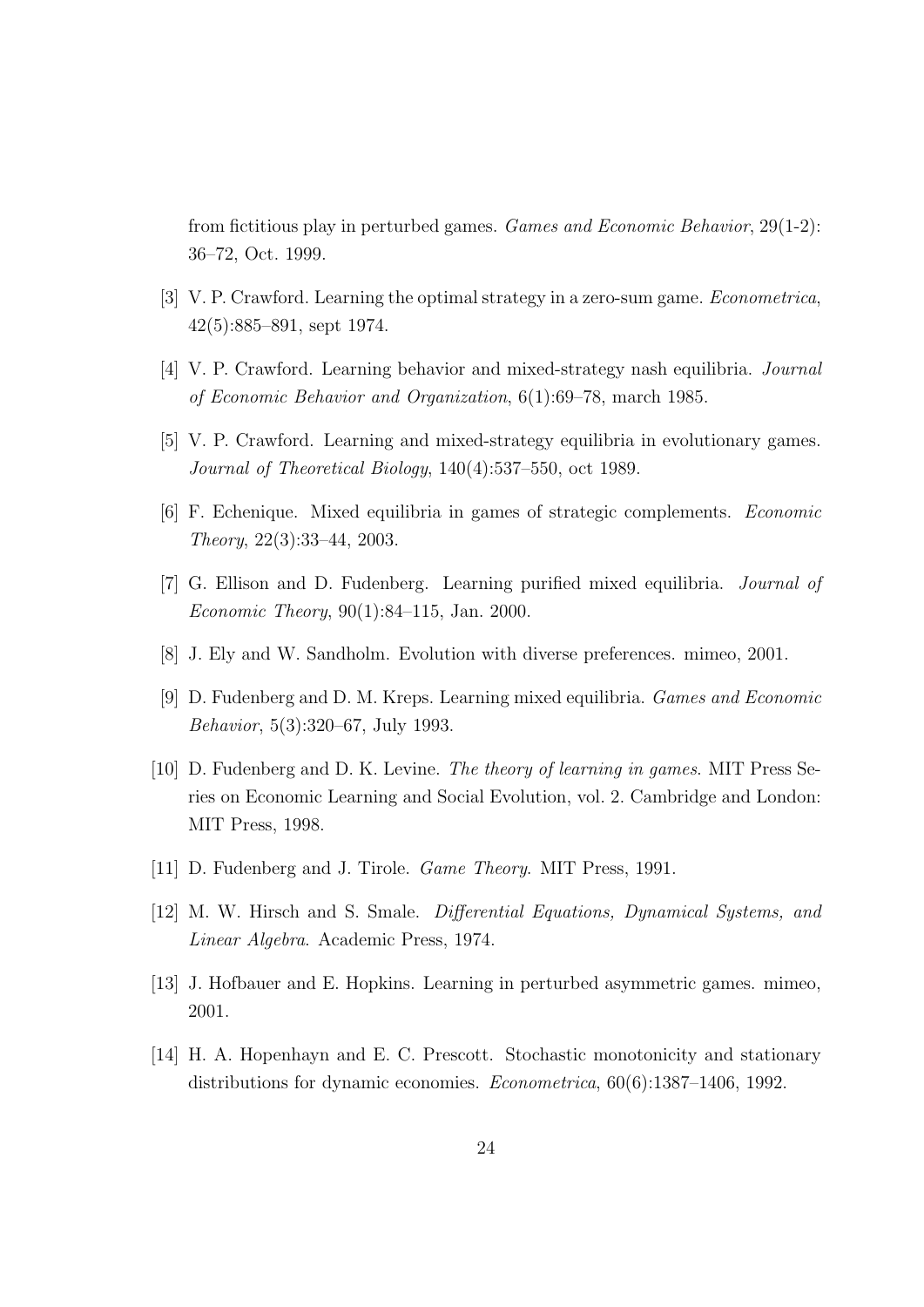- [15] Y. M. Kaniovski and H. P. Young. Learning dynamics in games with stochastic perturbations. Games and Economic Behavior, 11(2):330–63, Nov. 1995.
- [16] P. Milgrom. Good news and bad news: Representation theorems and applications. Bell Journal of Economics, 12(2):380–391, Autumn 1981.
- [17] P. Milgrom and C. Shannon. Monotone comparative statics. Econometrica, 62 (1):157–180, Jan. 1994.
- [18] M. J. Osborne and A. Rubinstein. A Course in Game Theory. MIT Press, 1994.
- [19] H. L. Royden. Real Analysis. Prentice Hall, 1988.
- [20] J. Tirole. The Theory of Industrial Organization. MIT Press, 1988.
- [21] D. M. Topkis. Equilibrium points in nonzero-sum n-person submodular games. SIAM Journal of Control and Optimization, 17(6):773–787, Nov. 1979.
- [22] D. M. Topkis. Supermodularity and Complementarity. Princeton University Press, 1998.
- [23] X. Vives. Nash equilibrium with strategic complementarities. Journal of Mathematical Economics, 19(3):305–321, Jan. 1990.
- [24] X. Vives. *Oligopoly Pricing*. MIT Press, 1999.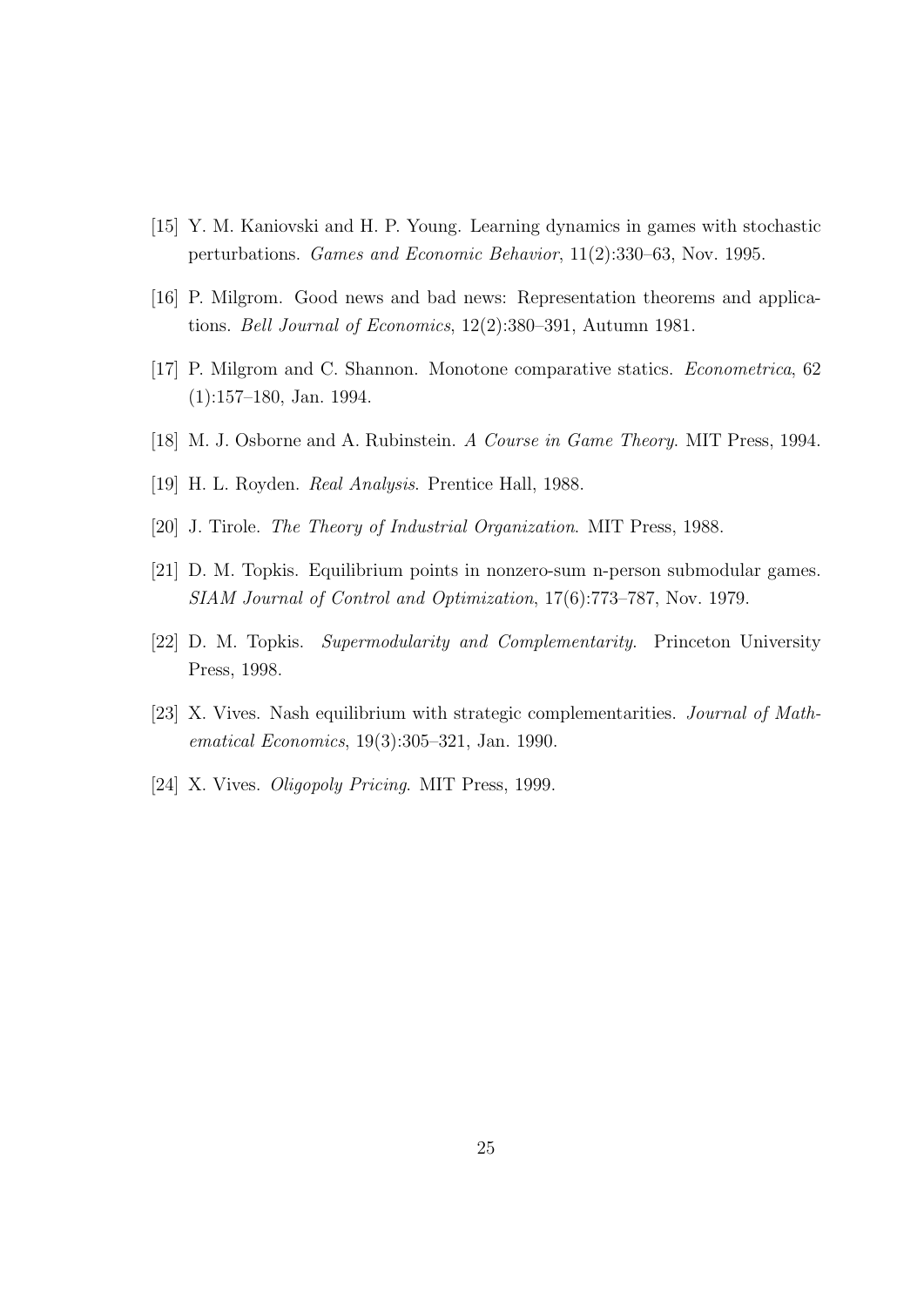

Figure 1: Battle of the Sexes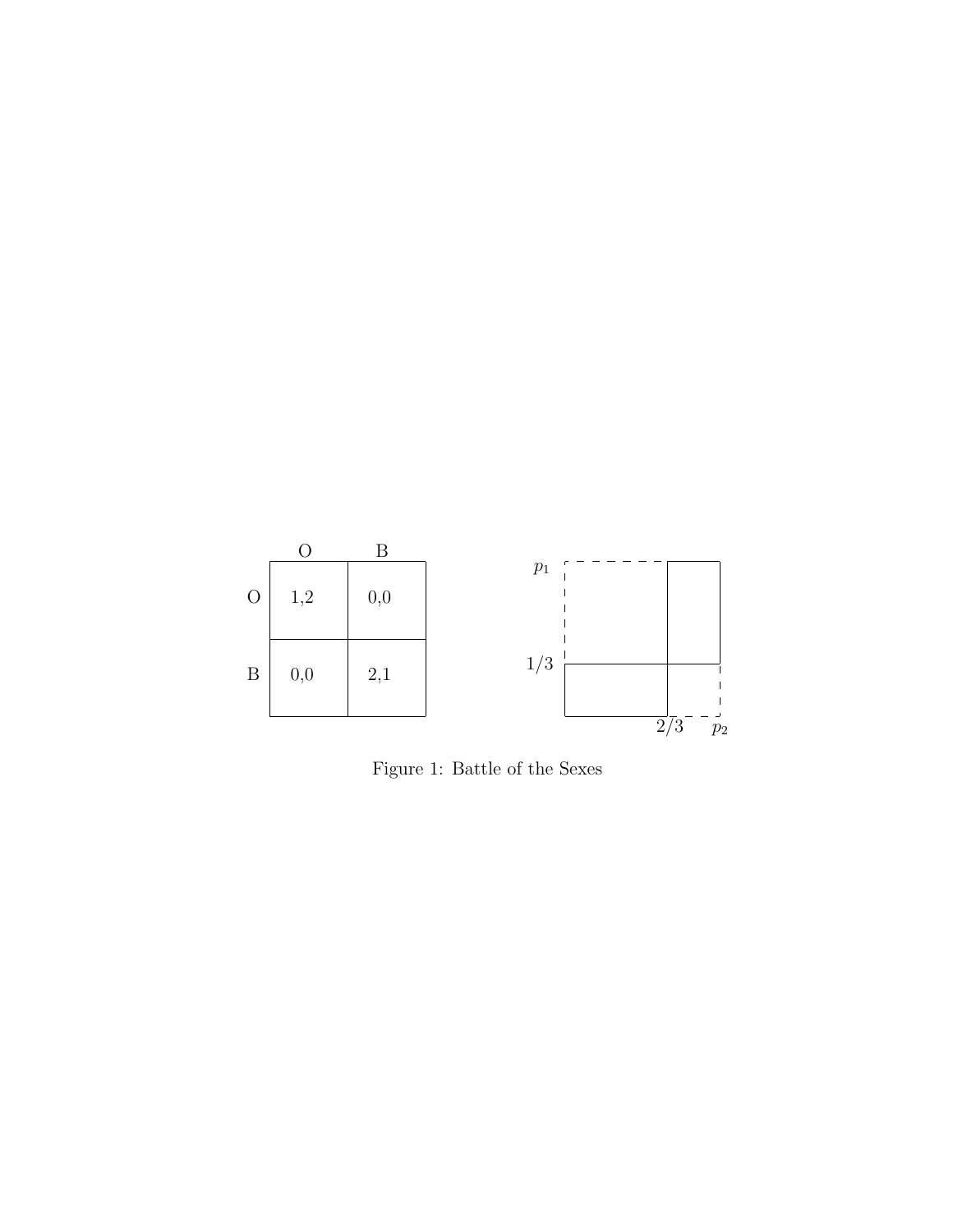

Figure 2: Unstable mixed equilibrium